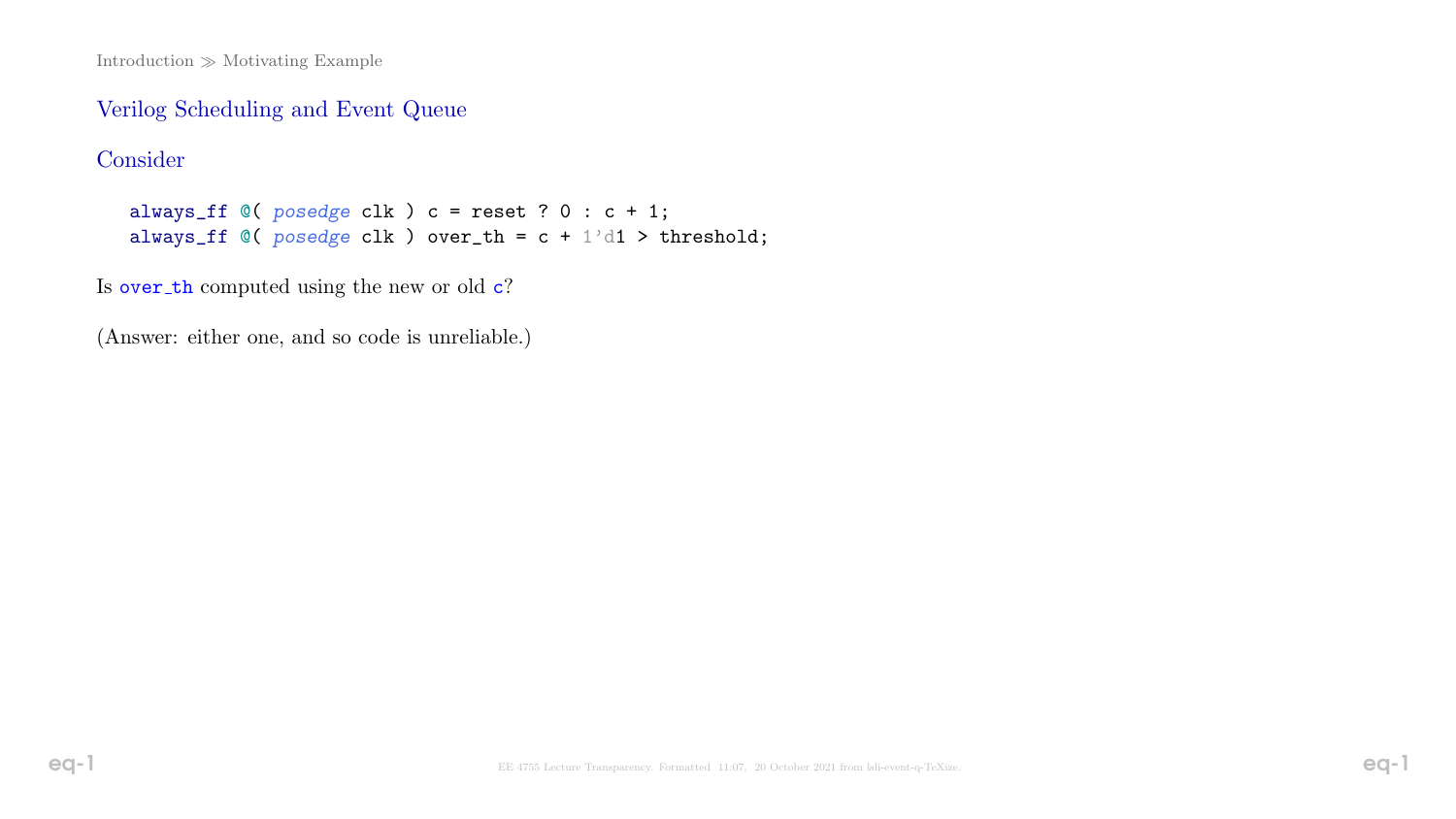$Introduction \gg Terminology$ 

# Terminology

### Process

Nothing like an operating system process.

Something that can change the value of variables or wires.

Examples of processes:

Code in initial and always blocks.

Continuous assignment statements.

A primitive (such as an and gate).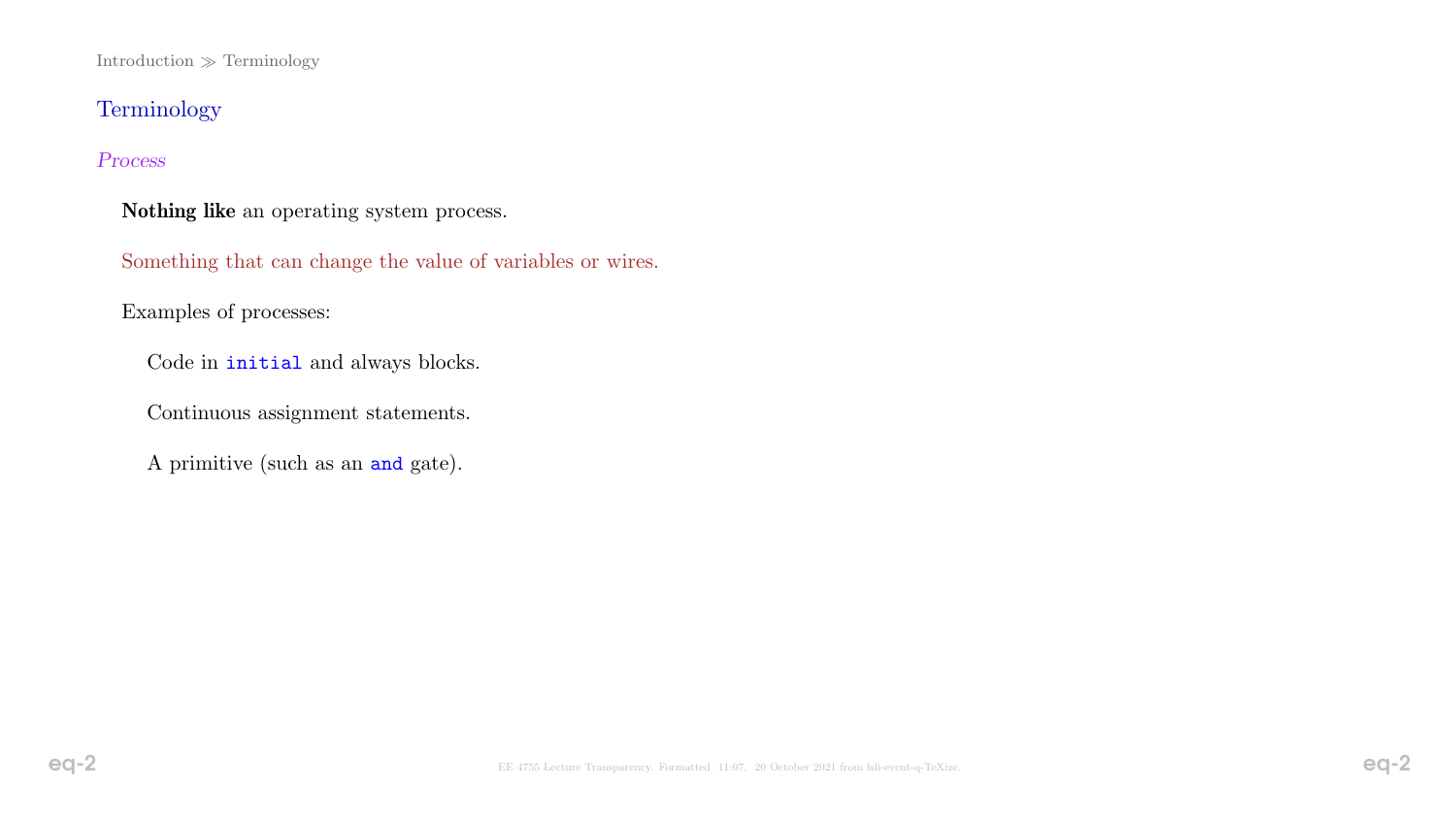#### Introduction  $\gg$  Terminology

### Event:

Sort of a to-do item for simulator. May include running a bit of Verilog code or updating an object's value.

Event Queue:

Sort of a to-do list for simulator. It is divided into time slots and time slot regions.

#### Time Slot:

A section of the event queue in which all events have the same time stamp.

#### Time Slot Region:

A subdivision of a time slot. There are many of these. Important ones: active, inactive, NBA.

### Scheduling:

Determining when an event should execute. The when consists of a time slot and a time slot region.

### Update Events:

The changing of an object's value. Will cause \*sensitive\* objects to be scheduled.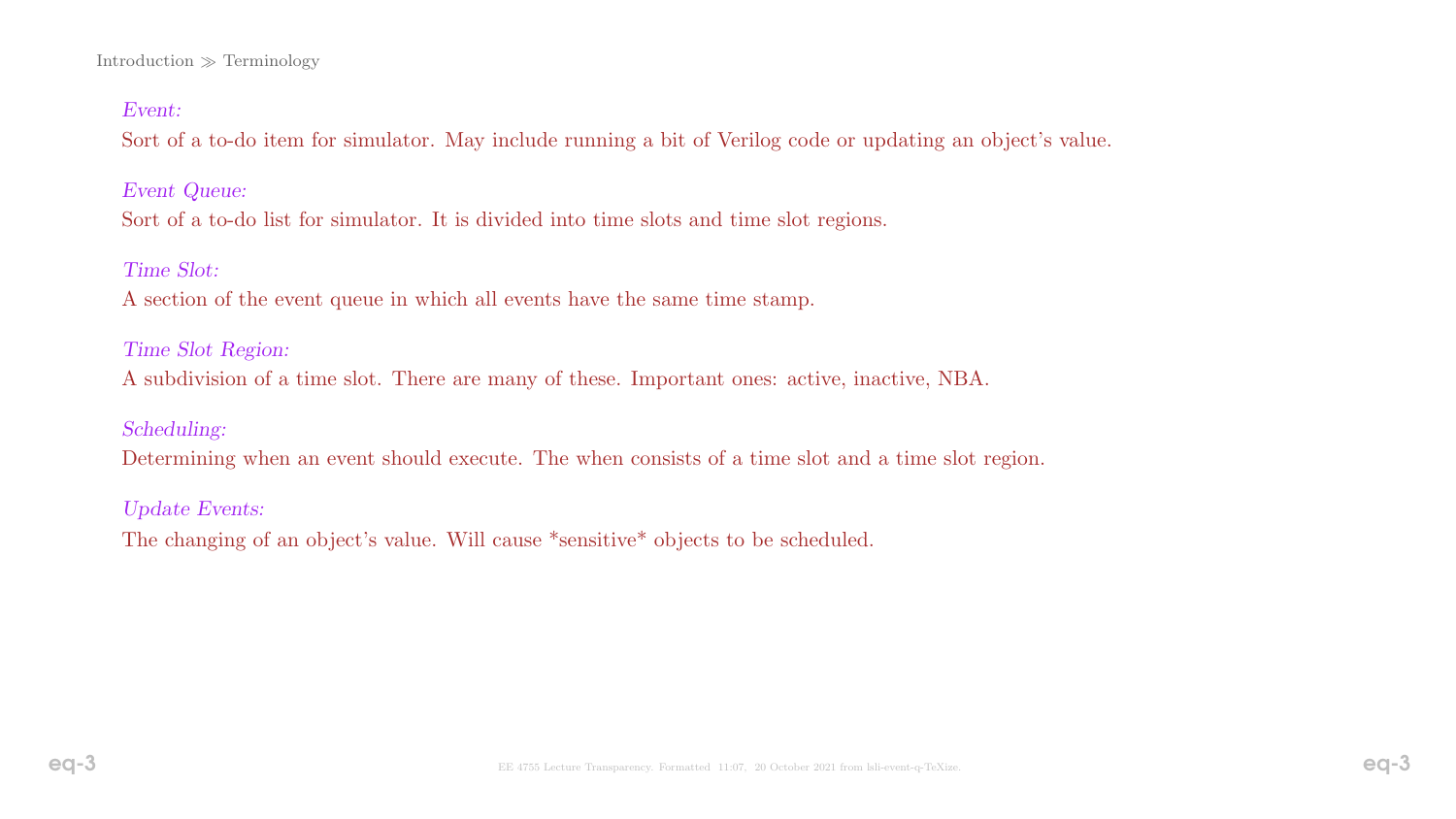## Time Slot Regions

## Rationale:

"Do it now!" is too vague. Need to prioritize.

SystemVerilog divides a time slot into 17 regions.

## Some Regions

### Active Region:

Events that the simulator is currently working on. Only the current time slot has this region.

### Inactive Region:

Contains normally scheduled events. Current and future time slots have this region.

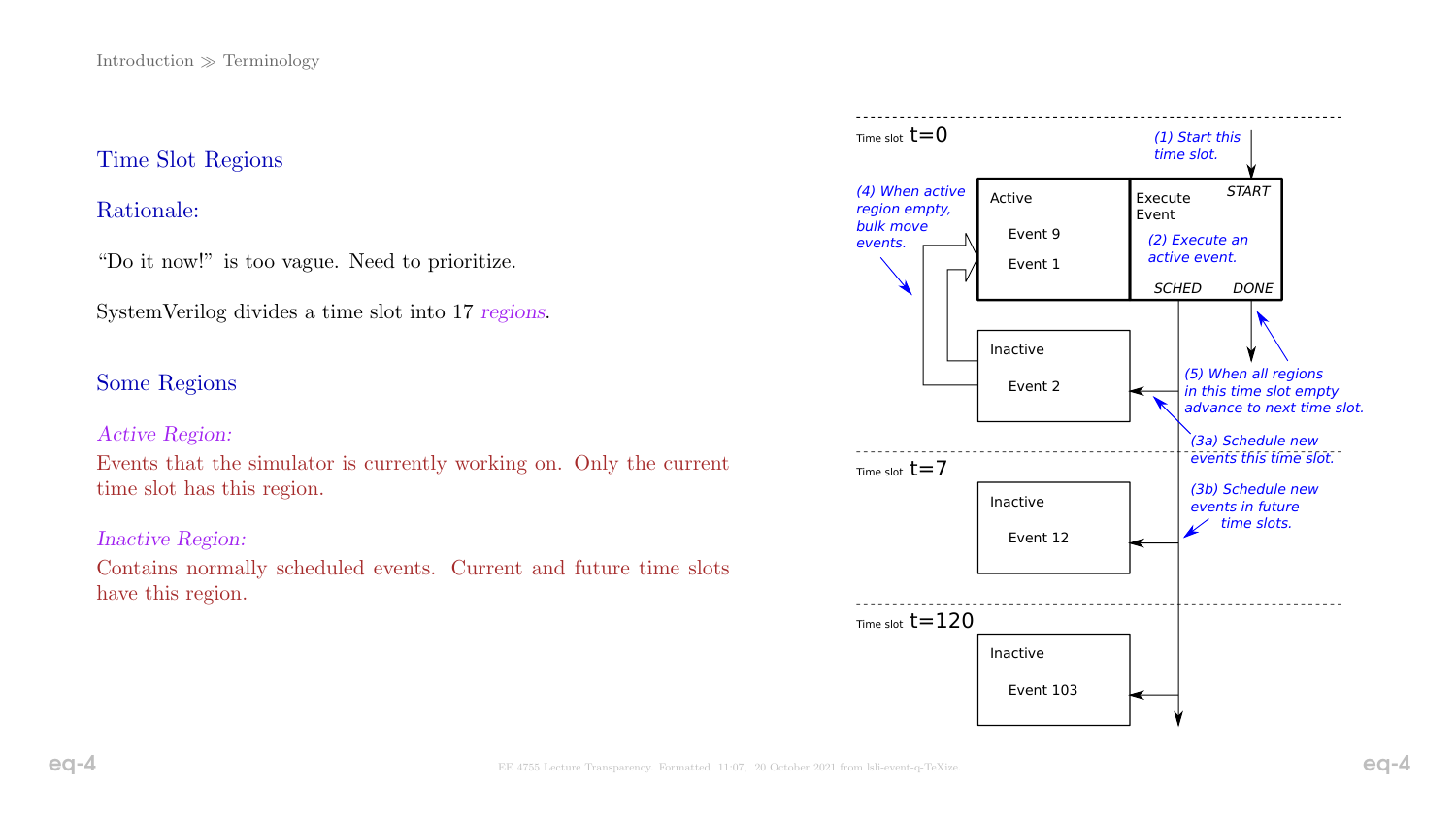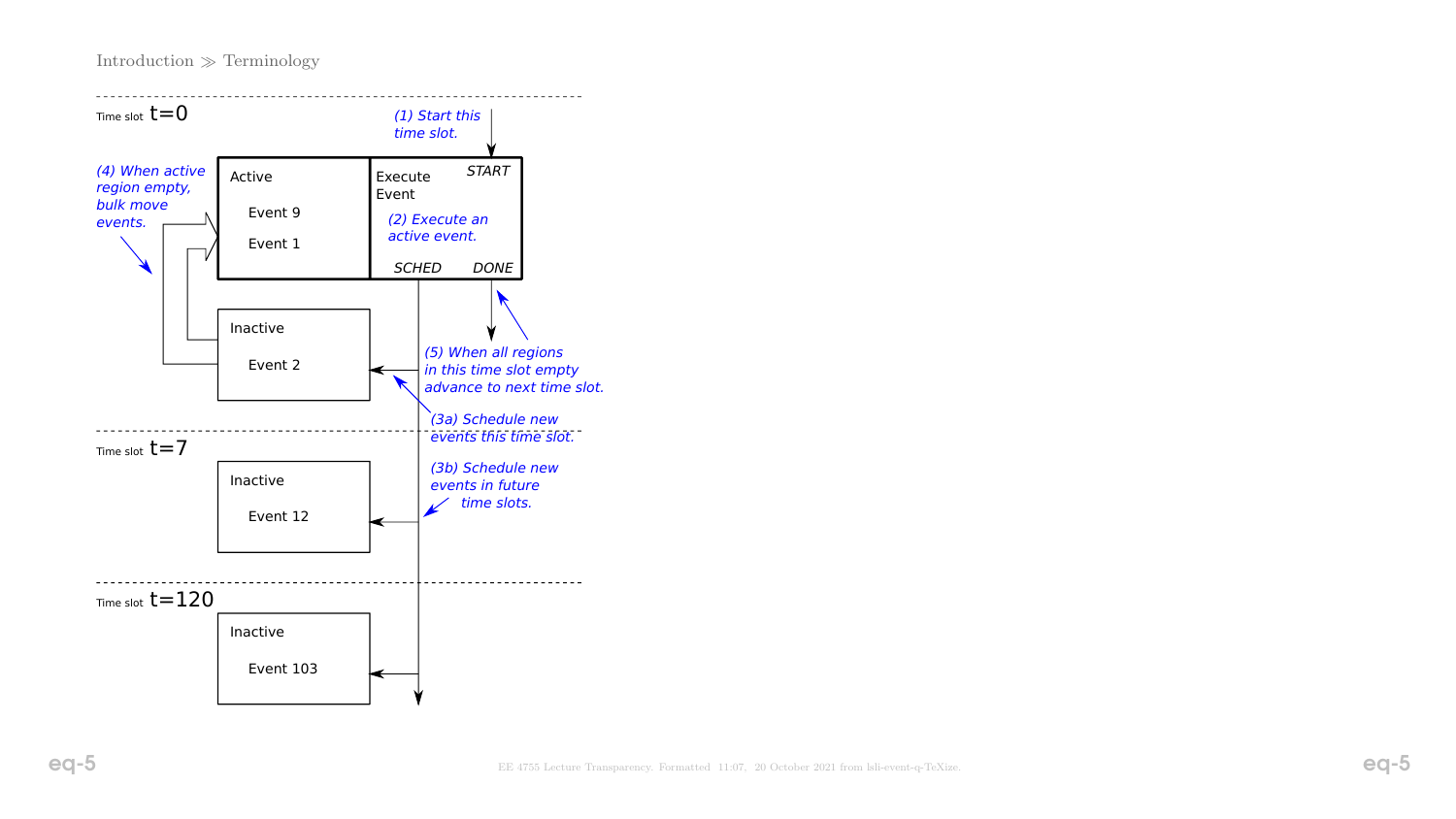## Event Queue Example

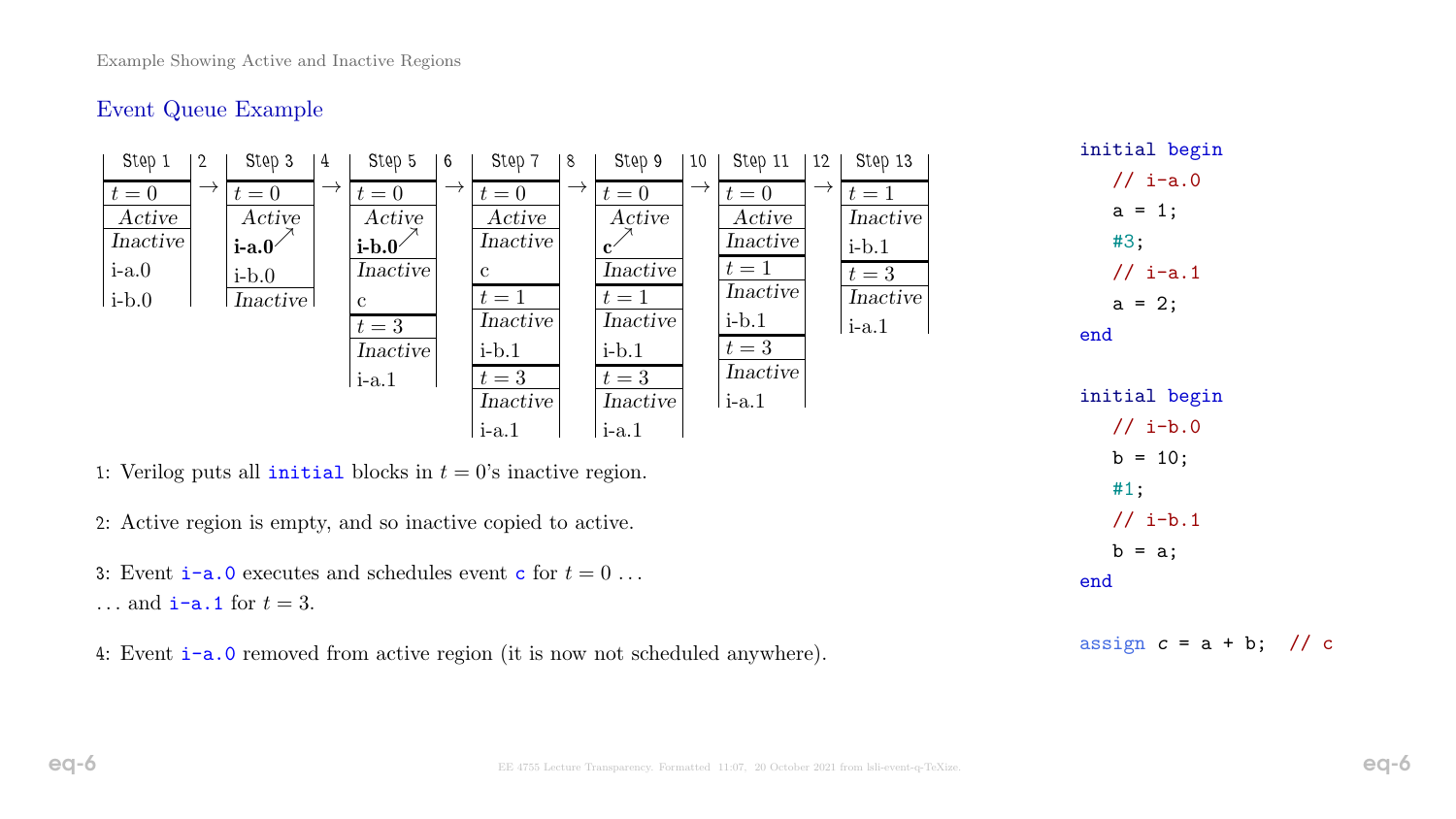# Event Queue Example

| // $i-b.0$<br>$i-a.1$<br>$i-a.1$<br>$b = 10;$<br>5,6: Event $i-b$ . 0 executes and schedules $i-b$ . 1 for $t=1$ .<br>#1;<br>$1 / i - b.1$<br>7,8: Since active region is empty, inactive region is bulk-copied to active region.<br>$b = a;$<br>9: Event c executes. | Step 1<br>Step 3<br>4<br>$2^{\circ}$<br>$\rightarrow$<br>$\rightarrow$<br>$t=0$<br>$t=0$<br>Active<br>Active<br>Inactive<br>$i$ -a. $0$<br>$i-a.0$<br>$\text{i-b.0}$<br>$i-b.0$<br><i>Inactive</i> | Step 5<br>6<br>$\rightarrow$<br>$t=0$<br>Active<br>$\mathbf{i}\text{-}\mathbf{b}\cdot\mathbf{0}$<br>Inactive<br>$\mathbf{c}$<br>$t=3$<br>Inactive<br>$\mathsf{I}\text{-a.1}$ | Step 7<br>8<br>$\rightarrow$<br>$t=0$<br>Active<br>Inactive<br>$\mathbf{c}$<br>$t=1$<br>Inactive<br>$i-b.1$<br>$t=3$ | Step 9<br>10<br>$\rightarrow$<br>$t=0$<br>Active<br>$\mathbf{c}^{\angle}$<br>Inactive<br>$t=1$<br>Inactive<br>$i-b.1$<br>$t=3$ | Step 11<br>12<br>$\rightarrow$<br>$t=0$<br>Active<br>Inactive<br>$t=1$<br>Inactive<br>$\text{i-b.1}$<br>$t=3$<br>Inactive | Step 13<br>$t=1$<br>Inactive<br>$i-b.1$<br>$t=3$<br>Inactive<br>$\mathbf{i}$ -a.1 | initial begin<br>$1/ i-a.0$<br>$a = 1;$<br>#3;<br>$\frac{1}{1}$ i-a.1<br>$a = 2;$<br>end<br>initial begin |
|-----------------------------------------------------------------------------------------------------------------------------------------------------------------------------------------------------------------------------------------------------------------------|----------------------------------------------------------------------------------------------------------------------------------------------------------------------------------------------------|------------------------------------------------------------------------------------------------------------------------------------------------------------------------------|----------------------------------------------------------------------------------------------------------------------|--------------------------------------------------------------------------------------------------------------------------------|---------------------------------------------------------------------------------------------------------------------------|-----------------------------------------------------------------------------------|-----------------------------------------------------------------------------------------------------------|
|                                                                                                                                                                                                                                                                       |                                                                                                                                                                                                    |                                                                                                                                                                              | Inactive                                                                                                             | Inactive                                                                                                                       | $\mathsf{I}\text{-a.1}$                                                                                                   |                                                                                   |                                                                                                           |
|                                                                                                                                                                                                                                                                       |                                                                                                                                                                                                    | end                                                                                                                                                                          |                                                                                                                      |                                                                                                                                |                                                                                                                           |                                                                                   |                                                                                                           |

10-12: Since all regions in time slot 0 are empty, move to next time slot,  $t = 1$ .

assign  $c = a + b$ ; // c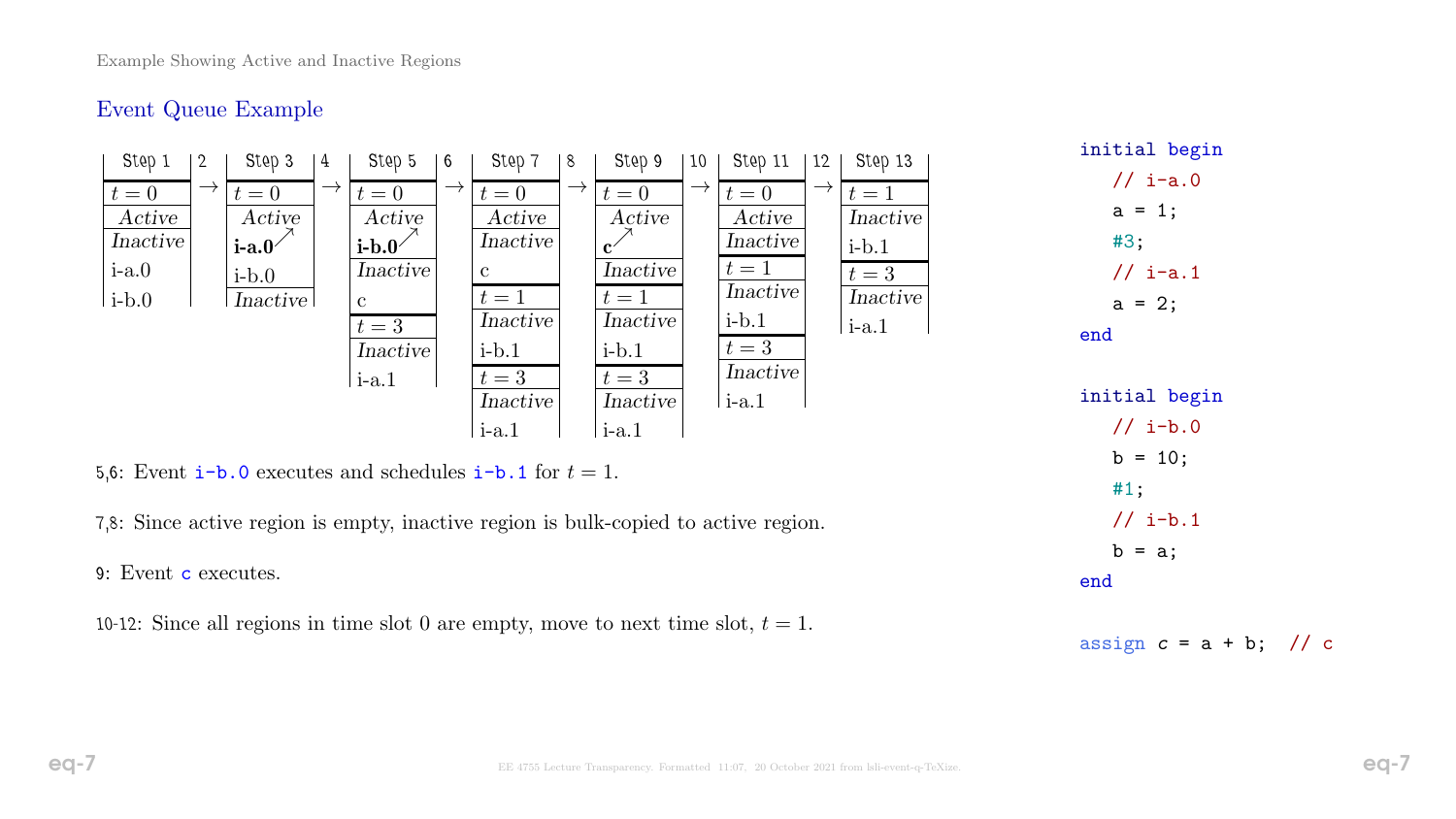Example Showing Active and Inactive Regions NBA and Postponed Regions

# Some More Regions

NBA Region: Update events from non-blocking assignments.

Postponed Region: Events scheduled using \$watch system task.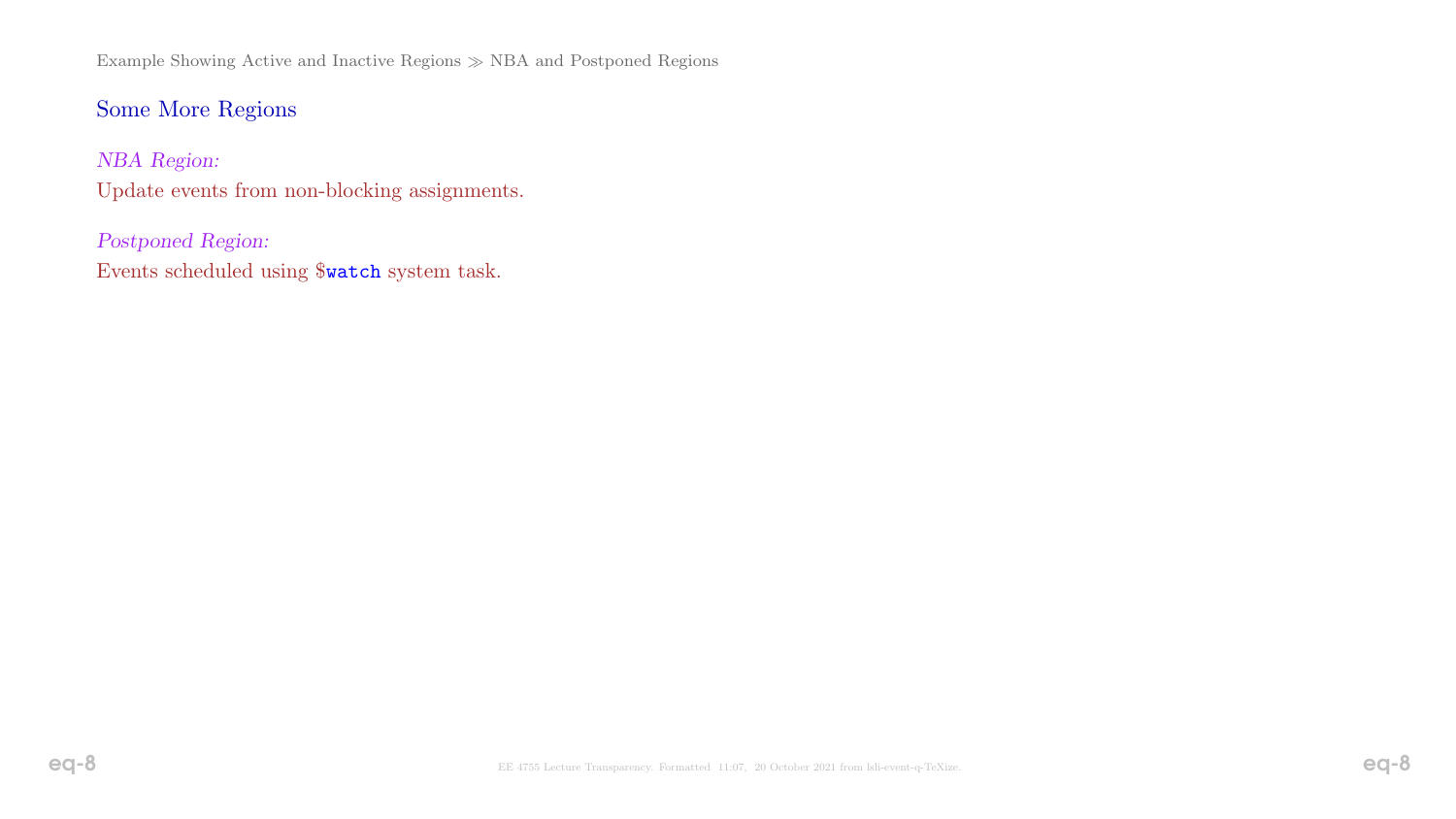Event Scheduling  $\gg$  Event Types

## Event Types

### Evaluation Event

Indicates that a piece of code is to be executed or resumed. Sometimes just referred to as events, or resume events.

All events from the previous event queue example were evaluation events.

### Update Event

Indicates that the value of an object is to be changed.

Update events are created by executing non-blocking assignments.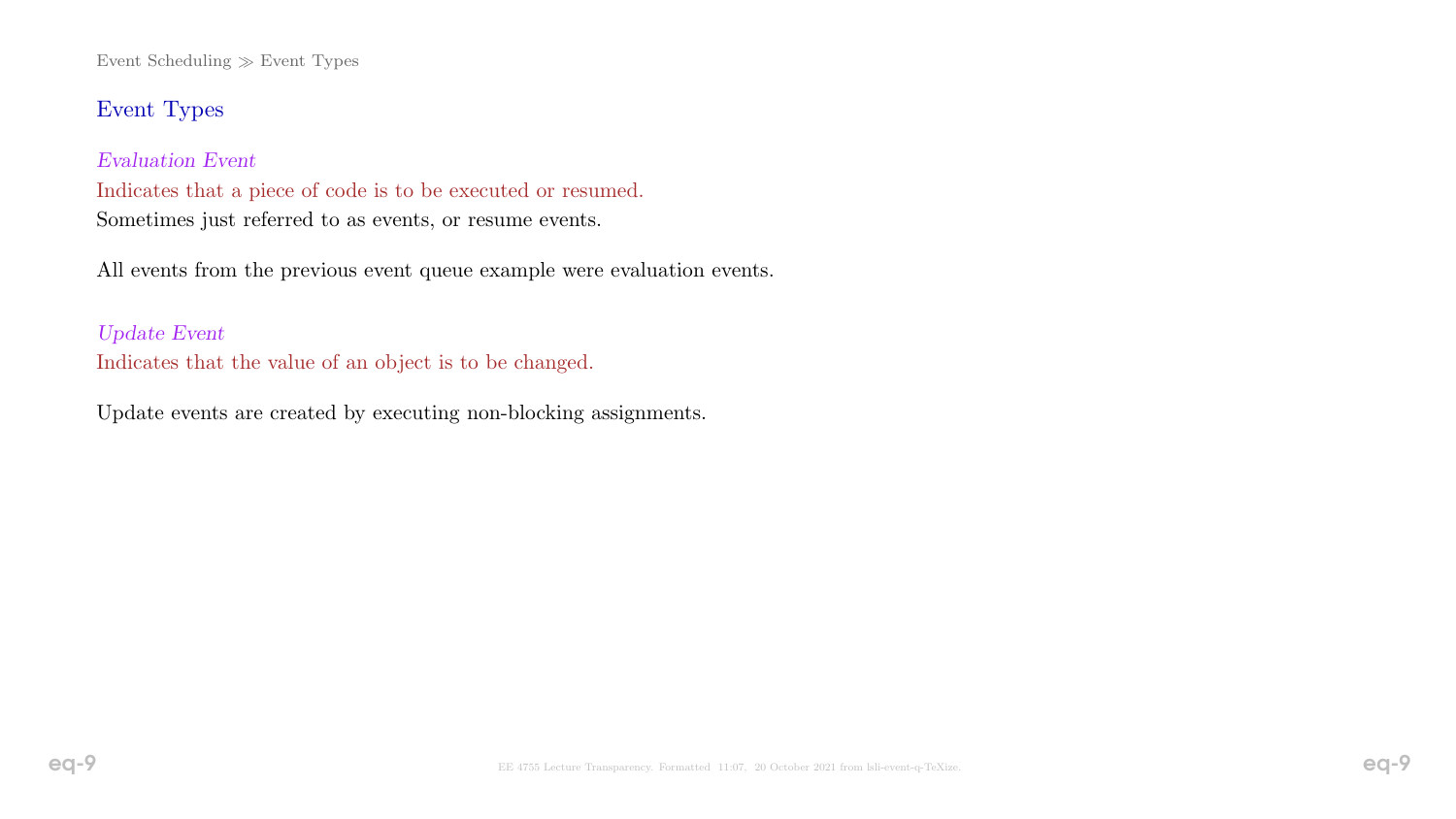Event Scheduling  $\gg$  Event Scheduling

# Event Scheduling

Event Scheduling: The placing of an event in the event queue.

## Types of Scheduling

## Initially Scheduled Events Events scheduled when simulation starts, such as for initial blocks.

Time-Delay Scheduled Events Events scheduled when execution reaches a time delay.

Sensitivity-List Scheduled Events Events scheduled when certain object values change.

Non-Blocking Assignment (NBA) Scheduled Update Events Update events scheduled when a non-blocking assignment is reached.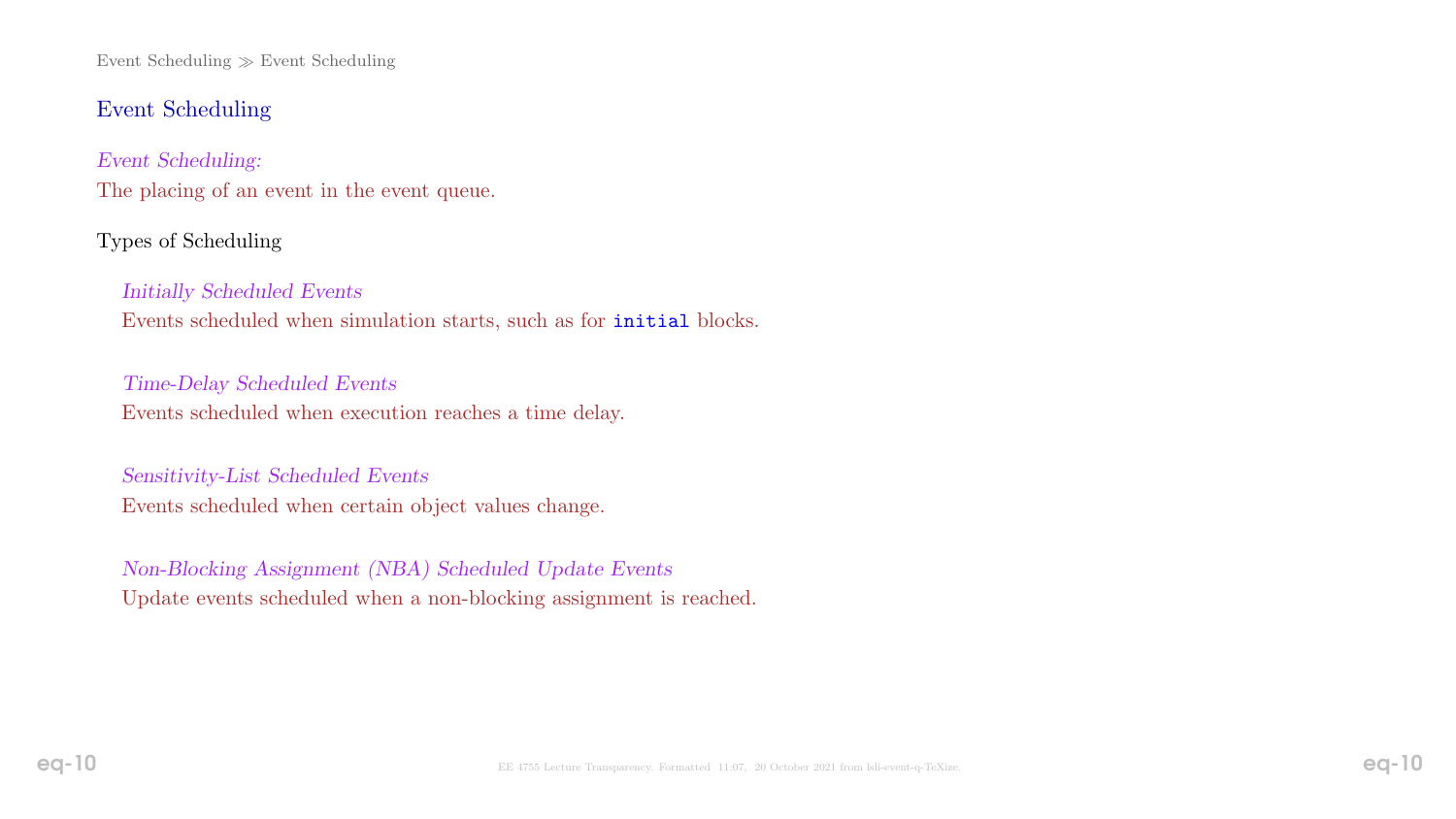Event Scheduling  $\gg$  Types of Scheduling and Related Events  $\gg$  Time-Delay Scheduled

## Event Scheduling

### Time-Delay Scheduled

When a delay control,  $e.g.$  #12, is encountered... . . . schedule (put) a resume event in inactive region . . . ... of future  $(t+delay)$  time step.

Time-Delay Scheduled Example:

```
b++;
// Label L1
#4; // Schedule resume event for L2 at time t+4.
// Label L2;
a = b;
```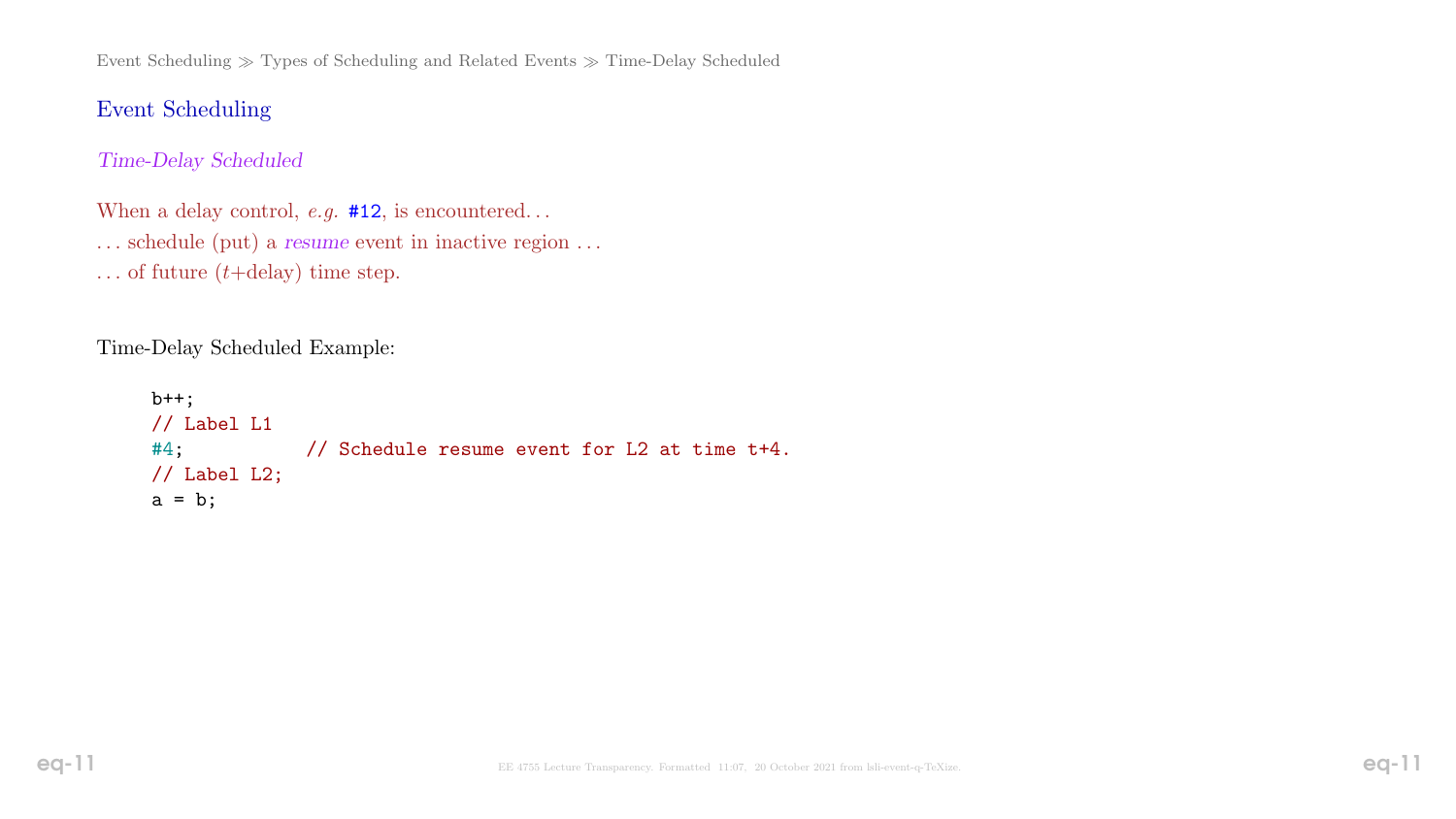Event Scheduling  $\gg$  Types of Scheduling and Related Events  $\gg$  Sensitivity List Scheduled

### Sensitivity List Scheduled

When an object in a sensitivity list changes ...

... schedule a resume or check-and-resume event for code associated with sensitivity list ...

. . . in the inactive region of current time step.

Explicit Event Examples:

```
// Label: L0
\mathbb{C}(\begin{array}{cc} \mathbf{x} \end{array}); \mathbb{Z}(\begin{array}{cc} \mathbf{x} \end{array}) // Put a check-\mathbb{C}-condition event in sensitivity list of x..
                          // .. event will resume at L1 if condition satisfied ..
                          // .. meaning any change in x.
// Label: L1
@( posedge clk ); // Put a check-@-condition event in sensitivity list of clk ..
                          // .. event will resume at L2 if condition satisfied ..
                          // .. meaning 0->1 transition.
// Label: L2
wait( stop_raining ); // Put a check-wait-condition event in sensitivity list of stop_raining ..
                          // .. event wil resume at L3 if stop_raining != 0.
// Label: L3
```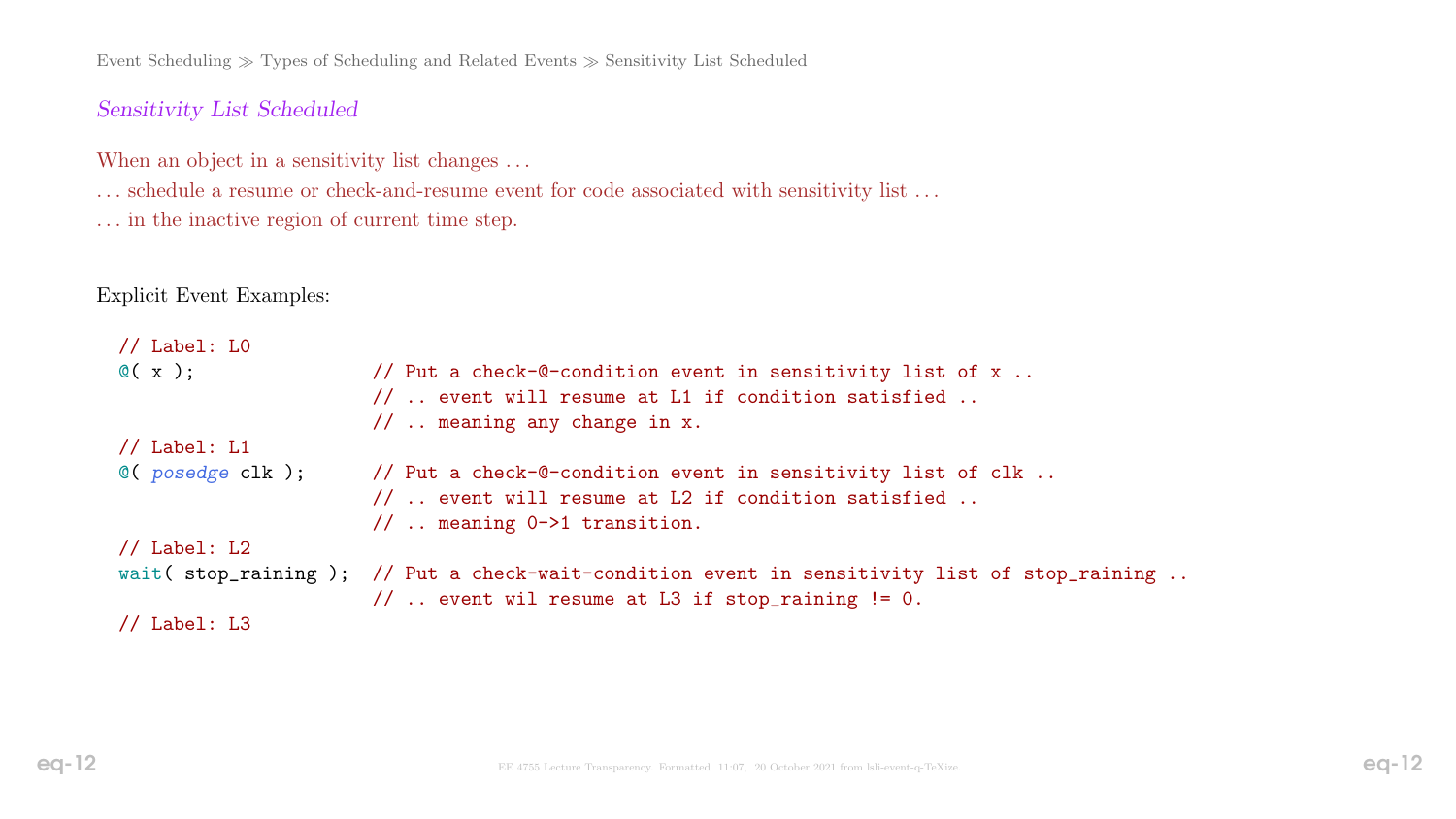#### Live-In of always comb or always @\*:

always\_comb  $x = a + b$ ; // Put an execute event in sensitivity list of a and b.

always\_comb begin // Put an execute event in sensitivity list of ..  $y = d + e$ ;  $\frac{1}{d}$ , e, and f, BUT NOT y. (y is not live in).  $z = y + f$ ; end

Continuous assignment:

assign  $x = a + b$ ; // Put an execute event in sensitivity list of a and b.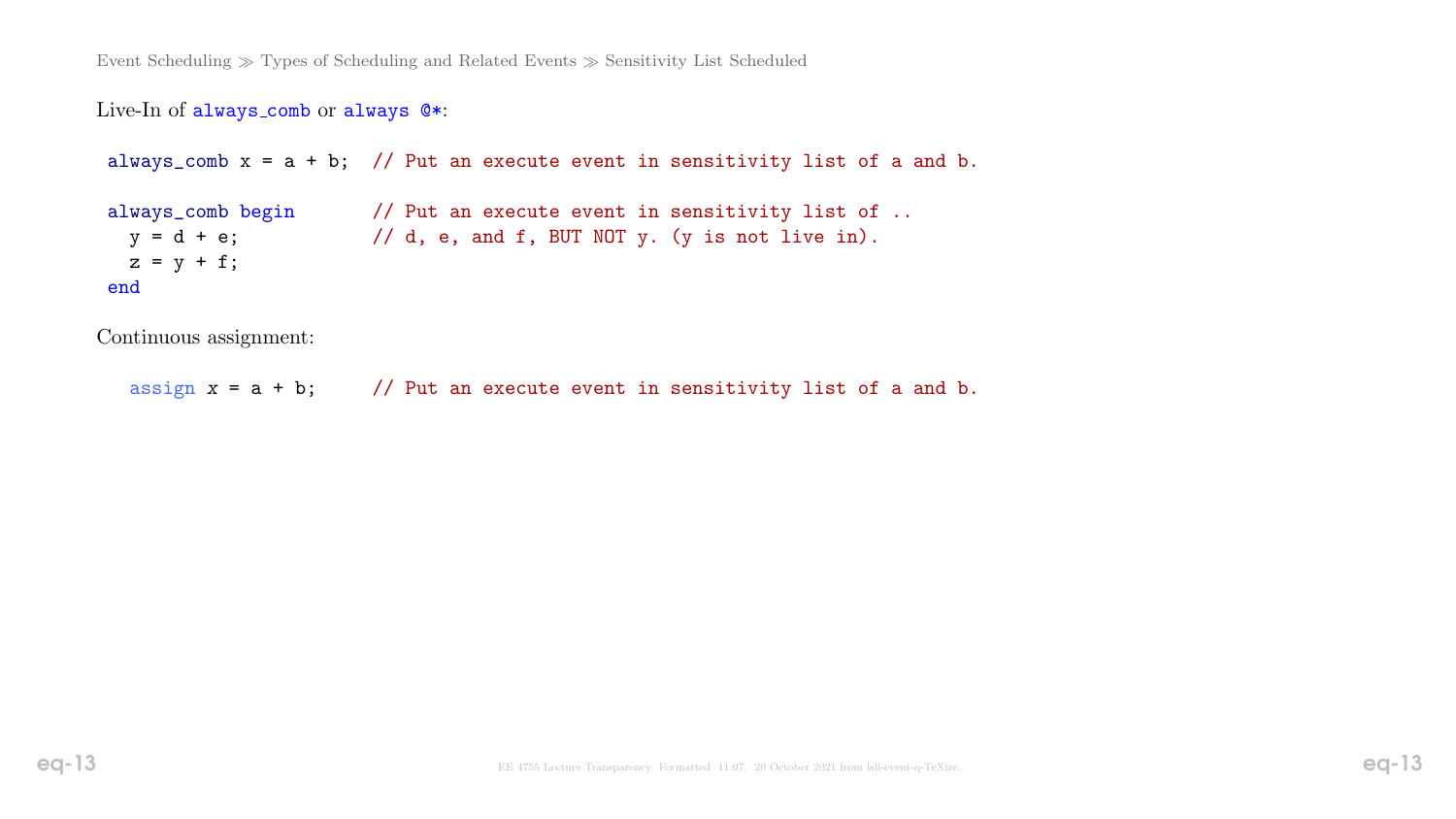Event Scheduling  $\gg$  Types of Scheduling and Related Events  $\gg$  Sensitivity List Scheduled

Primitive ports:

```
and myAndGate(x,e,f); // Put an execute event in sensitivity list of e and f.
```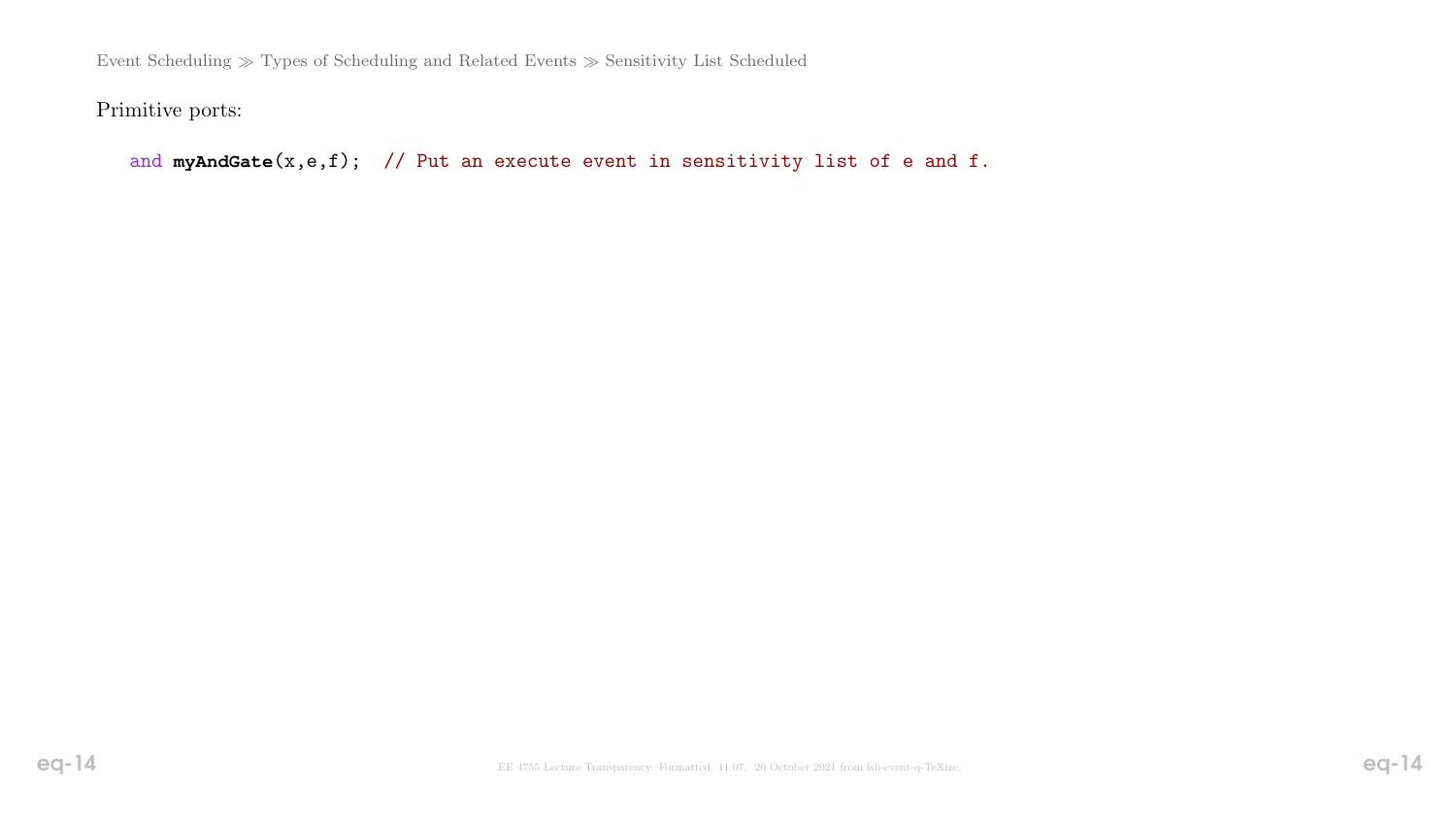Event Scheduling  $\gg$  Types of Scheduling and Related Events  $\gg$  Permanently Schedule

## NBA Scheduled Update Events

When a non-blocking assignment is executed ...

... the value of the right-hand-side is computed ...

... and an update event is scheduled in the NBA region of the current time step ...

. . . when the update event executes the left-hand-side variable is updated with the value.

#### always\_comb begin

```
y \le a + b; // Schedule an update-y event in NBA region, keep executing.
 e = y + g; // Uses old y.
end
```
#### Permanently Scheduled

When a  $\text{Student}(\text{OBJ})$  system task is executed ...

- ... a watch event is scheduled in the postponed region of every time step ...
- ... when the watch event executes the value of **OBJ** is printed on the console.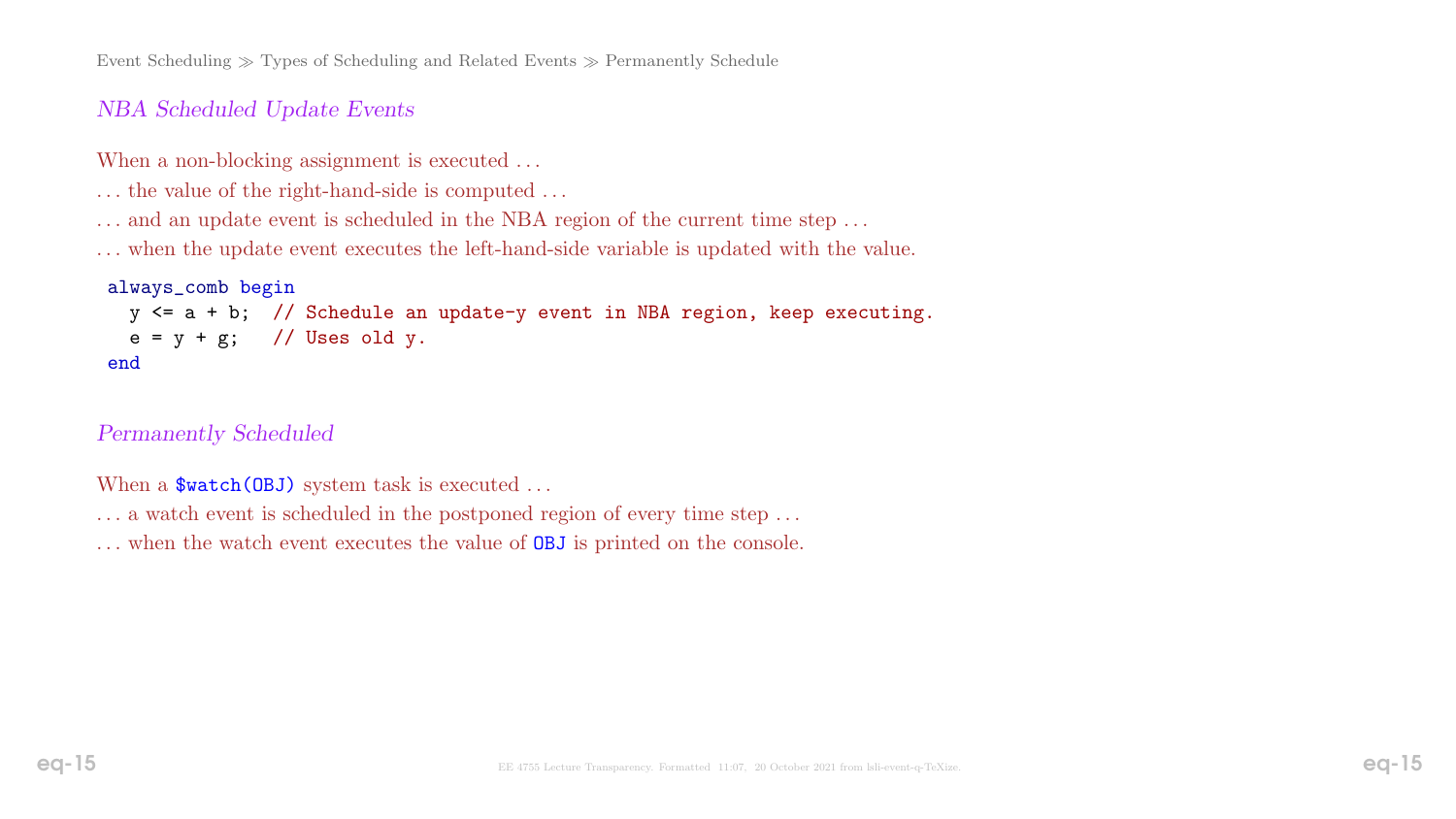Examples  $\gg$  Example 1  $\gg$  Verilog Code

#### Example: Non-blocking assignments

```
Show the state of the event queue for the module below ...
\ldots starting at t = 10 and given the external events described below.
```

```
module misc #(\text{int } n = 8)( output logic [n-1:0] a, g, e,
    input uwire [n-1:0] b, c, j, f, input uwire clk);
  logic [n-1:0] z;
  always_ff @( posedge clk ) begin // Label: alf
     a \leq b + c;
     z = a + j;g = z;end
  always_comb // Label: alc
     e = a * f;
```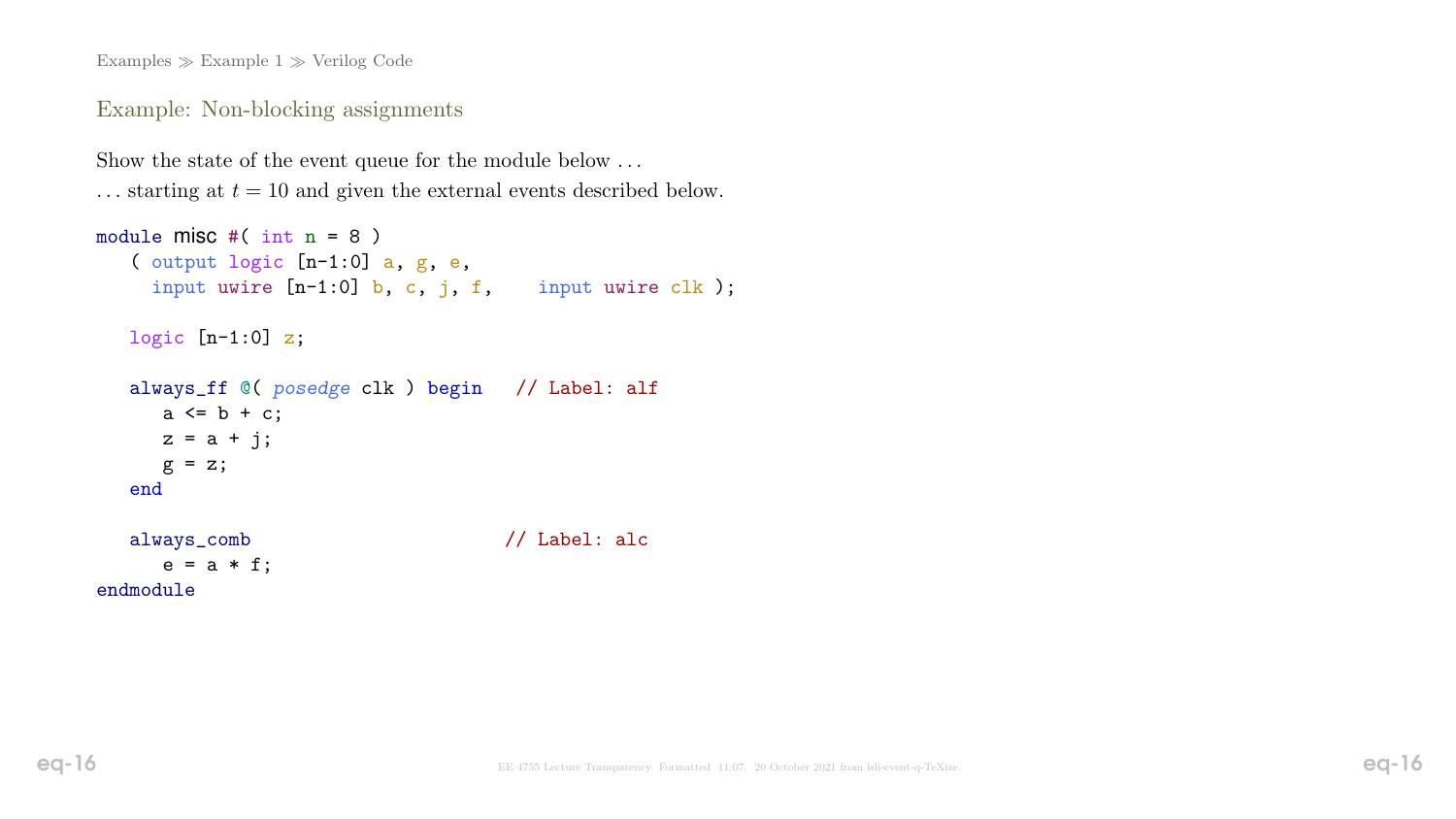Examples  $\gg$  Example 1  $\gg$  Example's Sensitivity Lists and Update Events

### Example's Sensitivity Lists and Update Events

Sensitivity List For Example Code

clk: Due to  $\mathcal{O}(\mathsf{posedge} \text{ c} \mathsf{lk})$ . If  $0 \to 1$  schedule alf.

a: Due to always comb. Any change, schedule alc.

f: Due to always comb. Any change, schedule alc.

Update Events For Example Code

```
Execution of a \leq a + c \dots
```
... will result in scheduling an update event (for a).

```
module misc #(\text{int } n = 8)( output logic [n-1:0] a, g, e,
    input uwire [n-1:0] b, c, j, f, input uwire clk);
  logic [n-1:0] z;
  always_ff @( posedge clk ) begin // Label: alf
     a \leq b + c;
     z = a + j;g = z;end
  always_comb // Label: alc
     e = a * f;
endmodule
```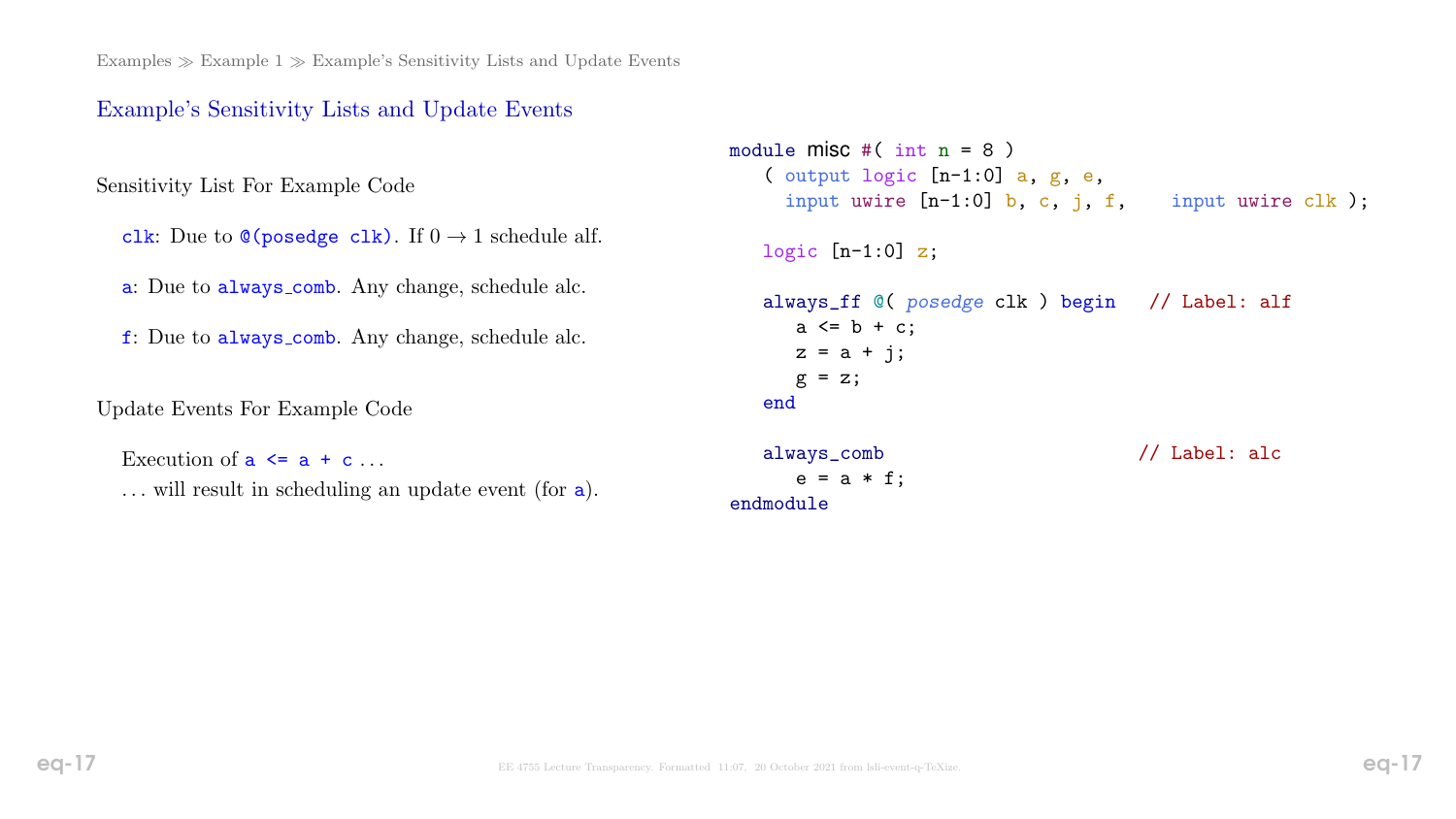# Conditions and External Events

Example Problem Assumptions:

Queue is initially empty at  $t = 10$ .

At  $t = 10$  j changes.

At  $t = 12$  clk changes from 0 to 1.

At  $t = 14$  f changes.

```
module misc #(\text{int } n = 8)( output logic [n-1:0] a, g, e,
    input uwire [n-1:0] b, c, j, f, input uwire clk);
  logic [n-1:0] z;
  always_ff @( posedge clk ) begin // Label: alf
     a \leq b + c;
     z = a + j;g = z;end
  always_comb // Label: alc
     e = a * f;
endmodule
```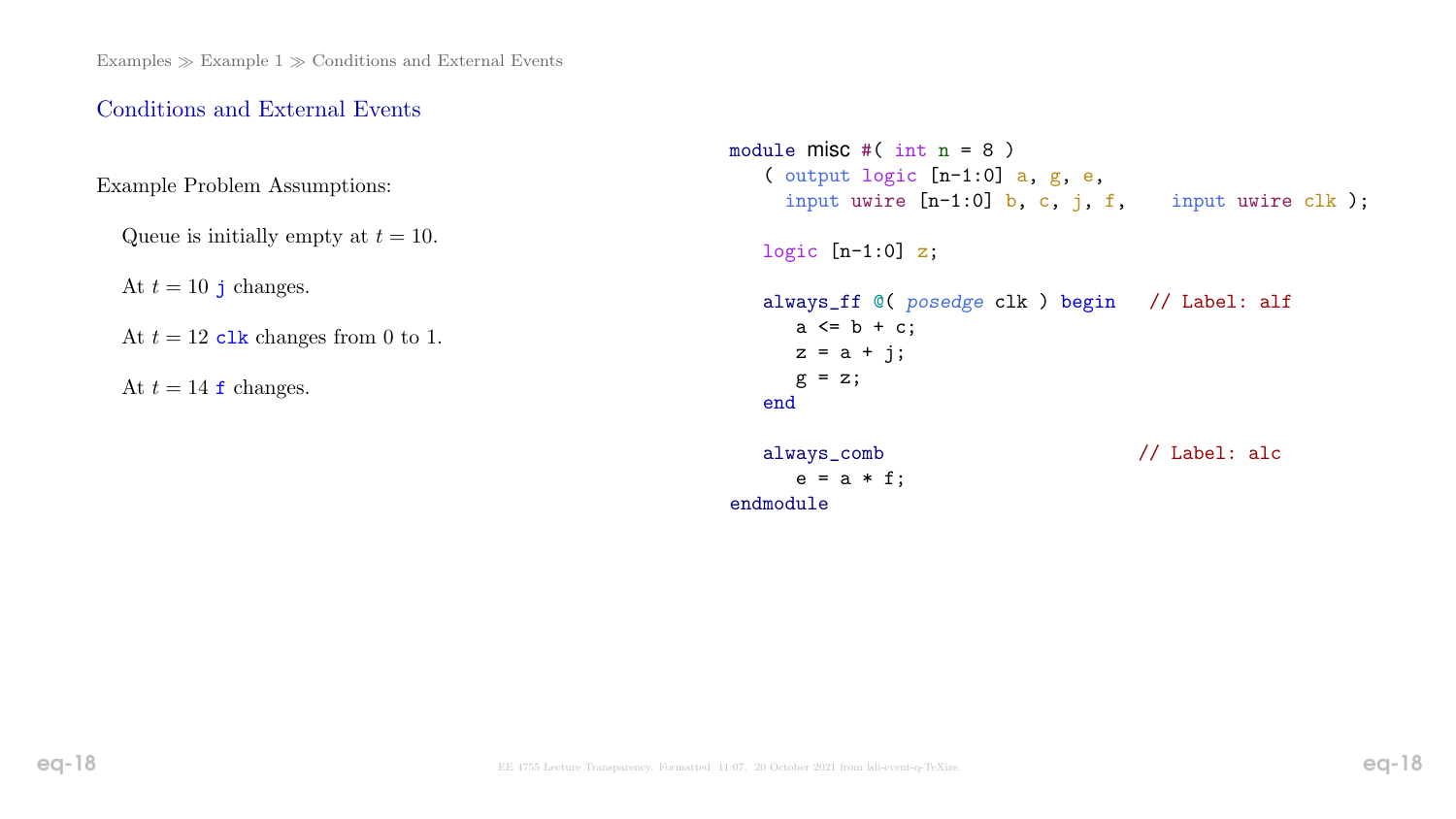### Event Queue Changes

Step 1: Queue is empty.

Step 2: At  $t = 10$  j changes.

Step 3: No change, because j is not in a sensitivity list.

| Step 1   | Step 3   |
|----------|----------|
| $t=10$   | $t=10$   |
| Active   | Active   |
| Inactive | Inactive |
| NBA      | NRA      |

```
module misc #(\text{int } n = 8)( output logic [n-1:0] a, g, e,
    input uwire [n-1:0] b, c, j, f, input uwire clk);
  logic [n-1:0] z;
  always_ff @( posedge clk ) begin // Label: alf
     a \leq b + c;
     z = a + j;g = z;end
  always_comb // Label: alc
     e = a * f;
endmodule
```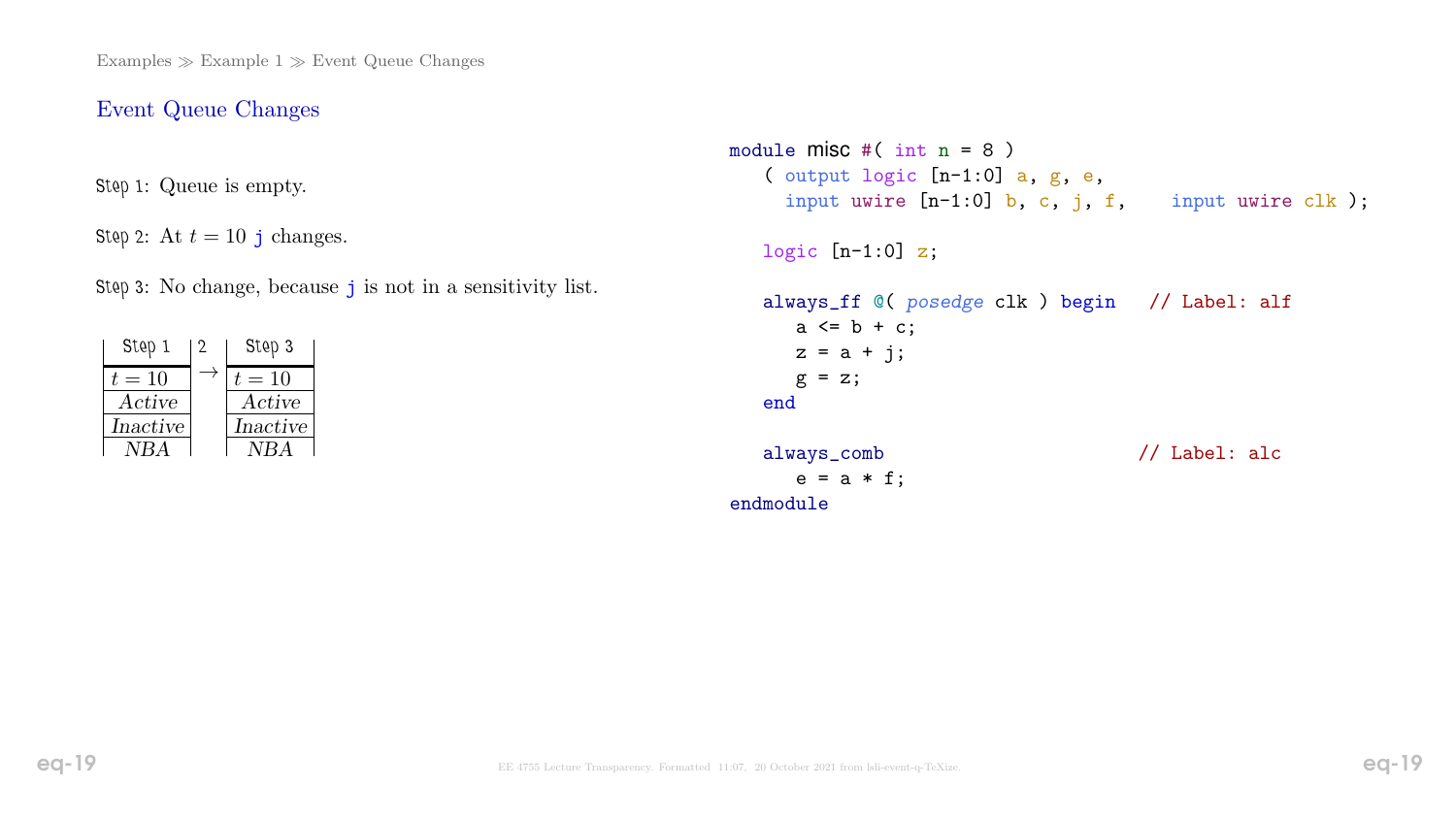### Event Queue Changes

Step 5: At  $t = 12$  clk changes from 0 to 1... . . . scheduling alf in inactive region in Step 6.

Step 7: Since active region empty . . . . . . inactive copied to active.

Step 8: alf starts execution.

Step 10: Execution of  $a \leq a+b$ ... . . . results in scheduling Upd-a in NBA region.



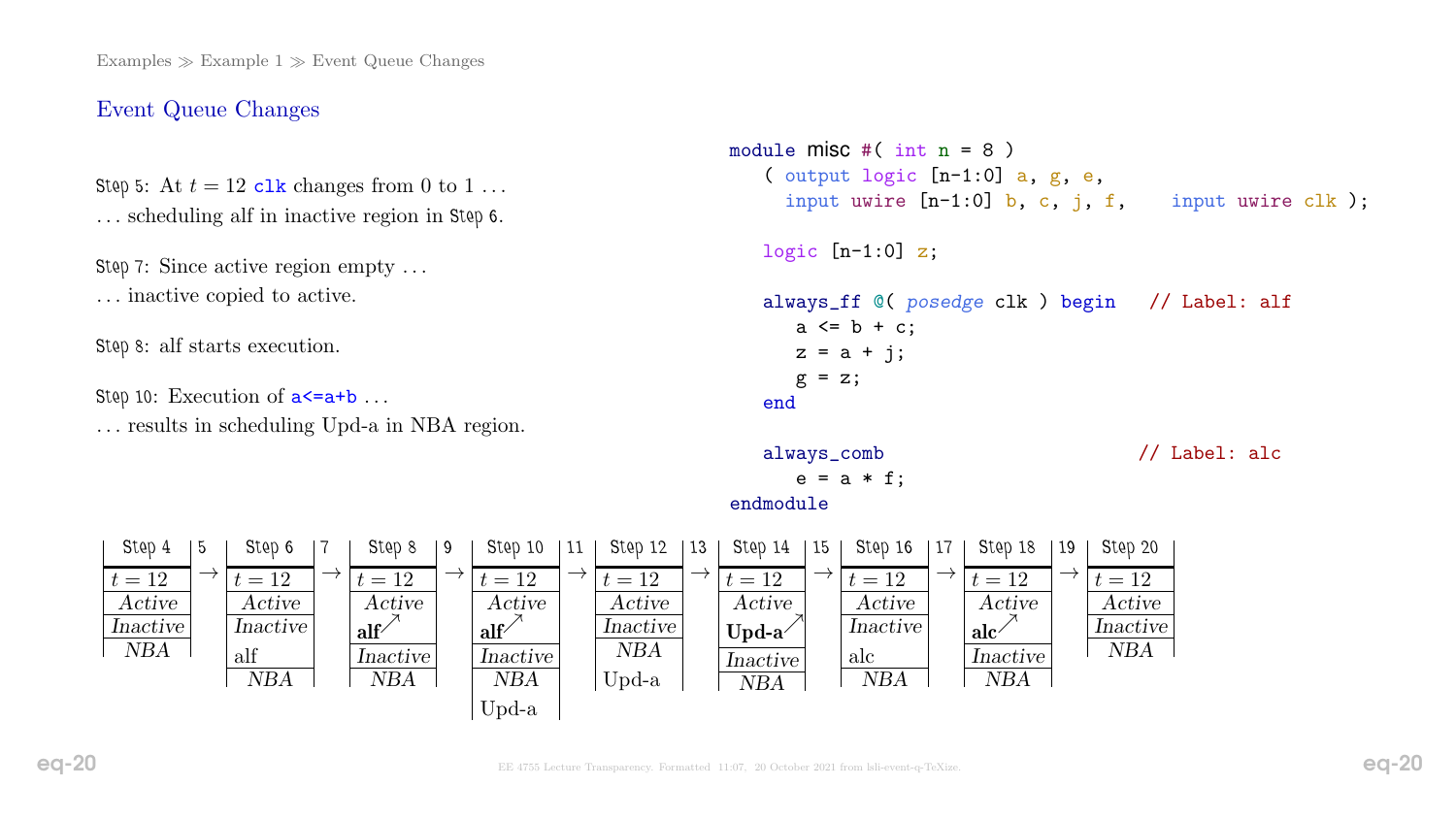### Event Queue Changes

Step 11: alf finishes leaving active region empty.

Step 13: Next non-empty region, NBA, copied to active region.

Step 14-16: Upd-a causes alc to be scheduled.

Step 17-20: alc moved to active region, runs, finishes.

7

 $\rightarrow$ 

Step 8

9

 $\rightarrow$ 

Step 10

11  $\rightarrow$  Step 12

 $t = 12$ Active Inactive NBA

Upd-a

 $t = 12$ Active

alf $\bigwedge^{\nearrow}$ 

Inactive NBA

Upd-a

 $t = 12$ Active

 $\text{alf}^{\nearrow}$ 

Inactive NBA

```
module misc \#( int n = 8 )
         ( output logic [n-1:0] a, g, e,
           input uwire [n-1:0] b, c, j, f, input uwire clk);
        logic [n-1:0] z;
         always_ff @( posedge clk ) begin // Label: alf
            a \leq b + c;
            z = a + j;g = z;end
         always_comb // Label: alc
            e = a * f;
     endmodule
|13|\rightarrowStep 14
15
    t = 12Active
     Upd-aInactive
              \rightarrowStep 16
                  t = 12Active
                  Inactive
                  alc
                          17
                           \rightarrow \boxed{t=12}Step 18
19
                               Active
                               \mathrm{alc}<sup>\sqrt{\phantom{a}}</sup>
                               Inactive
                                         \rightarrowStep 20
                                           t = 12Active
                                            Inactive
                                             NBA
```
NBA

Step 4

5

 $\rightarrow$ 

Step 6

Active Inactive

NBA

 $t = 12$ 

alf

 $t = 12$ Active Inactive NBA

NBA

NBA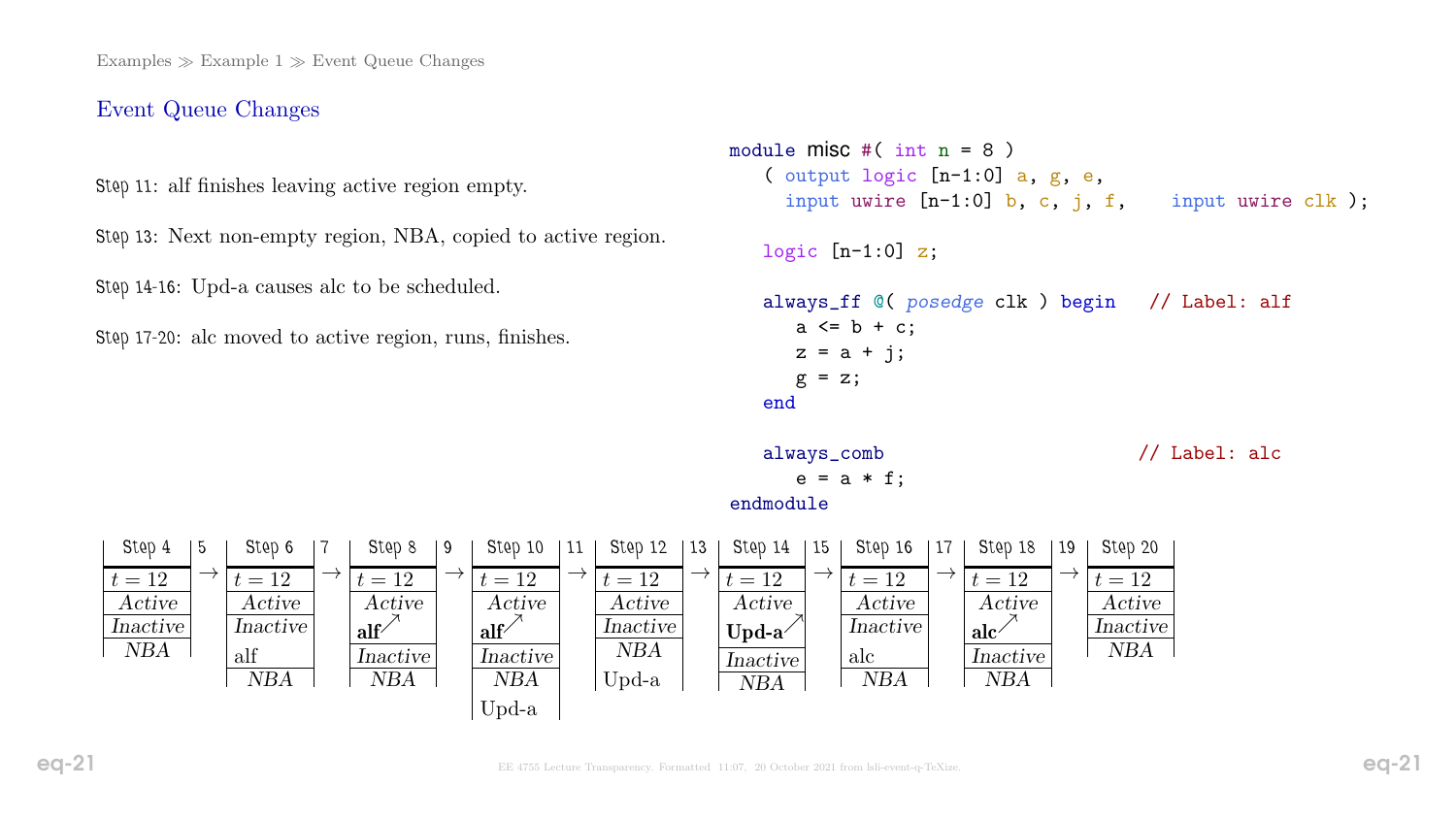## Event Queue Changes

Step 22: f changes, scheduling alc.

Step 23-26: alc moved to active region, executes finishes.

Step 27: If nothing else happens simulation ends.

| Step 21  | 22 | Step 23  | 24 | Step 25  | 26 | Step 27  |
|----------|----|----------|----|----------|----|----------|
| $t=14$   |    | $t=14$   |    | $t=14$   |    | $t=14$   |
| Active   |    | Active   |    | Active   |    | Active   |
| Inactive |    | Inactive |    | alc      |    | Inactive |
| NBA      |    | alc      |    | Inactive |    | NBA      |
|          |    |          |    |          |    |          |

```
module misc #(\text{int } n = 8)( output logic [n-1:0] a, g, e,
    input uwire [n-1:0] b, c, j, f, input uwire clk);
  logic [n-1:0] z;
  always_ff @( posedge clk ) begin // Label: alf
     a \leq b + c;
     z = a + j;g = z;end
  always_comb // Label: alc
     e = a * f;
```
endmodule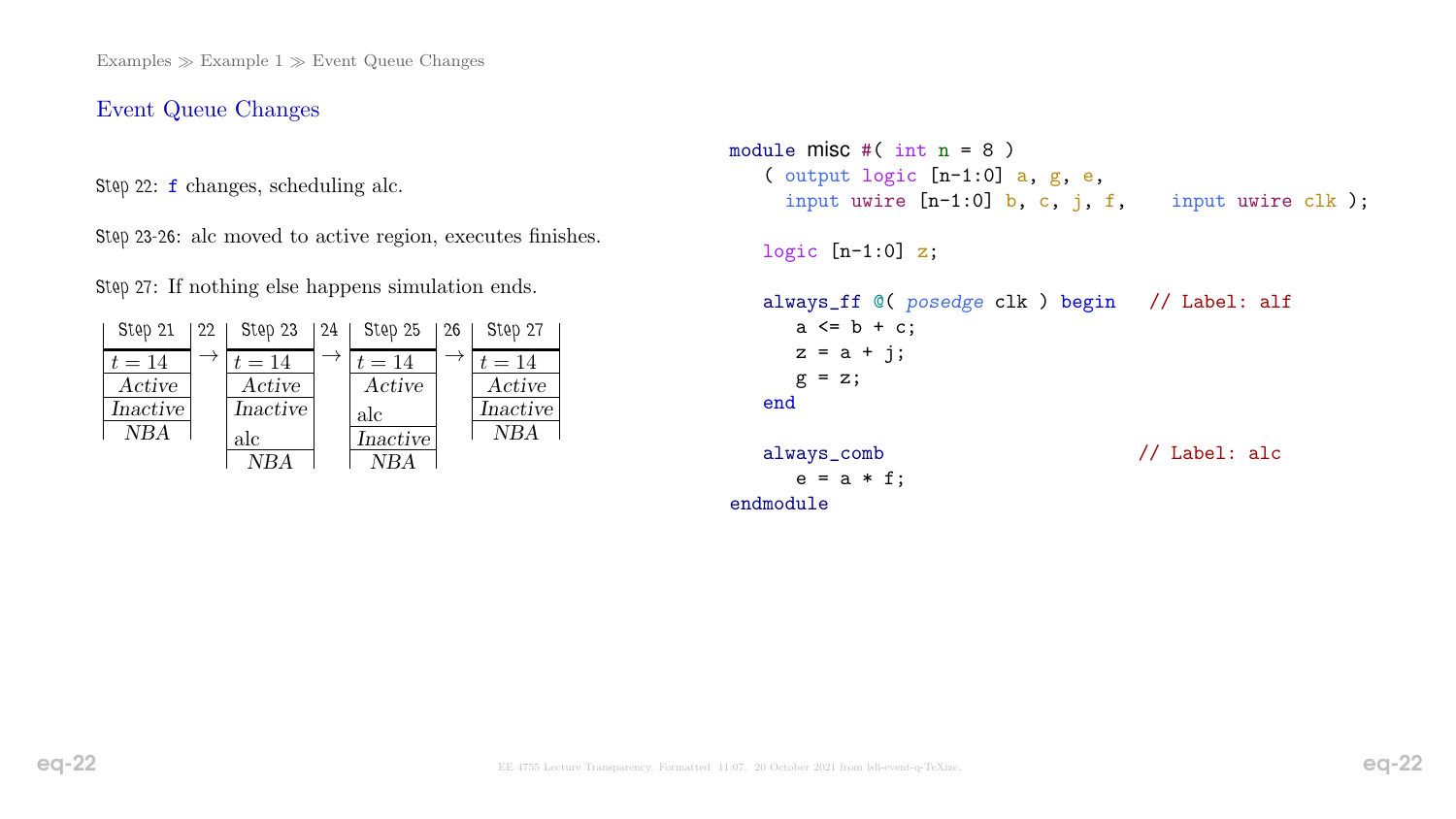Example: Non-Blocking Assignments 2

Consider the code to the right.

| module eq;<br>logic $[7:0]$ a, b, c, d, x, y;<br>logic [7:0] x1, x2, y1, y2, z2;           |                  |
|--------------------------------------------------------------------------------------------|------------------|
| always_comb begin<br>$x1 = a + b;$<br>$y1 = 2 * b;$<br>end                                 | $//$ $C1$        |
| assign $x2 = 100 + a + b$ ; // C2<br>assign $y2 = 4 * b$ ;<br>assign $z2 = y2 + 1$ ; // C4 | $\frac{1}{2}$ C3 |
| initial begin<br>$\frac{1}{2}$<br>$a = 0;$<br>$b = 10;$                                    | C5a              |
| #2;<br>$\frac{1}{2}$<br>$a = 1;$<br>$b \le 11$ ;<br>#2;                                    | C5 <sub>b</sub>  |
| $\frac{1}{2}$<br>$a = 2;$<br>$b = 12;$<br>end                                              | C5c              |
| endmodule                                                                                  |                  |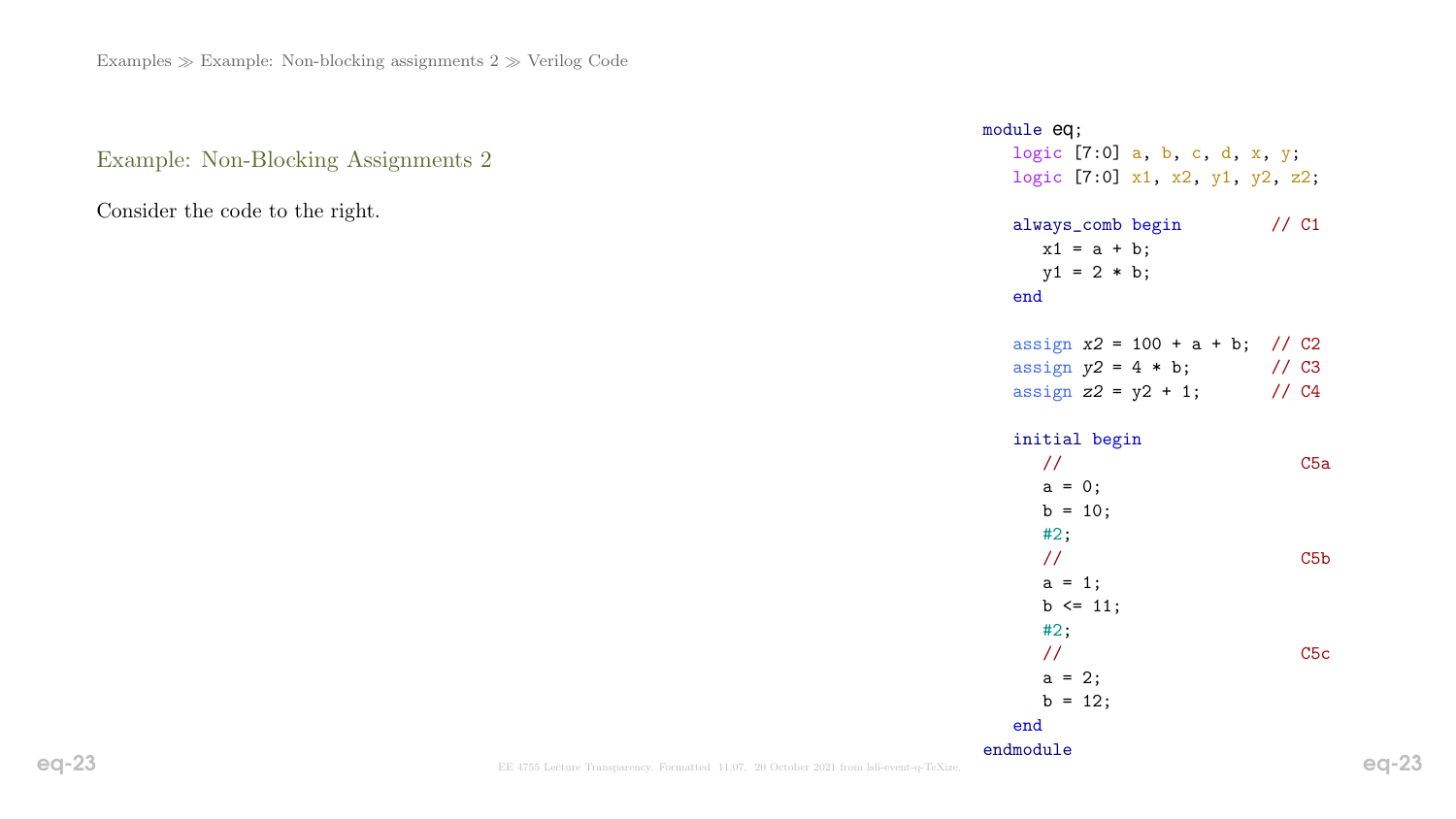|                         |          |                 |                 |                 |                                                                                          |                  |          |                           | module eq;                                     |                  |
|-------------------------|----------|-----------------|-----------------|-----------------|------------------------------------------------------------------------------------------|------------------|----------|---------------------------|------------------------------------------------|------------------|
| Step 1                  | Step 2   | Step 3          | Step 4          | Step 5          | Step 6                                                                                   | Step 7           | Step 8   | Step 9                    | $\lceil \logic \rceil$ [7:0] a, b, c, d, x, y; |                  |
| $t=0$                   | $t=0$    | $t=0$           | $t=0$           | $t=0$           | $t=0$                                                                                    | $t=0$            | $t=0$    | $t=2$                     | logic [7:0] x1, x2, y1, y2, z2;                |                  |
| Active                  | Active   | Active          | Active          | Active          | Active                                                                                   | Active           | Active   | Active                    |                                                |                  |
| $\text{C5a}^{\nearrow}$ |          | $C1^{\nearrow}$ | $C2^{\nearrow}$ | $C3^{\nearrow}$ |                                                                                          | $C4^{\nearrow}$  |          | $\mathrm{C5b}^{\nearrow}$ | always_comb begin<br>$x1 = a + b;$             | $//$ C1          |
| Inactive                | Inactive | C <sub>2</sub>  | C3              | Inactive        | Inactive                                                                                 | Inactive         | Inactive | Inactive                  | $y1 = 2 * b;$                                  |                  |
|                         | C1       | C <sub>3</sub>  | Inactive        |                 | C4                                                                                       |                  |          |                           | end                                            |                  |
| NBA                     | C2       | Inactive        |                 | NBA             | NBA                                                                                      | NBA              | NBA      | NBA                       |                                                |                  |
|                         | C3       |                 | NBA             |                 |                                                                                          |                  |          |                           | assign $x2 = 100 + a + b$ ; // C2              |                  |
|                         | NBA      | NBA             |                 | $t=2$           | $t=2$                                                                                    | $t=2$            | $t=2$    |                           | assign $y2 = 4 * b$ ;                          | $\frac{1}{2}$ C3 |
|                         |          |                 | $t=2$           | Inactive        | Inactive                                                                                 | Inactive         | Inactive |                           | assign $z2 = y2 + 1$ ;                         | $1/$ C4          |
|                         | $t=2$    | $t=2$           | Inactive        | C5b             | C5b                                                                                      | $\overline{C5b}$ | C5b      |                           |                                                |                  |
|                         | Inactive | Inactive        | C5b             |                 |                                                                                          |                  |          |                           | initial begin                                  |                  |
|                         | C5b      | C5b             |                 |                 |                                                                                          |                  |          |                           | $\frac{1}{2}$                                  | C5a              |
|                         |          |                 |                 |                 |                                                                                          |                  |          |                           | $a = 0;$                                       |                  |
|                         |          |                 |                 |                 |                                                                                          |                  |          |                           | $b = 10;$                                      |                  |
|                         |          |                 |                 |                 |                                                                                          |                  |          |                           | #2;<br>$\frac{1}{2}$                           | C5 <sub>b</sub>  |
|                         |          |                 |                 |                 |                                                                                          |                  |          |                           | $a = 1;$                                       |                  |
|                         |          |                 |                 |                 |                                                                                          |                  |          |                           | $b \le 11$ ;                                   |                  |
|                         |          |                 |                 |                 |                                                                                          |                  |          |                           | #2;                                            |                  |
|                         |          |                 |                 |                 |                                                                                          |                  |          |                           | $\frac{1}{2}$                                  | C5c              |
|                         |          |                 |                 |                 |                                                                                          |                  |          |                           | $a = 2;$                                       |                  |
|                         |          |                 |                 |                 |                                                                                          |                  |          |                           | $b = 12;$                                      |                  |
|                         |          |                 |                 |                 |                                                                                          |                  |          |                           | end                                            |                  |
|                         |          |                 |                 |                 | EE 4755 Lecture Transparency. Formatted 11:07, 20 October 2021 from lsli-event-q-TeXize. |                  |          |                           | endmodule                                      |                  |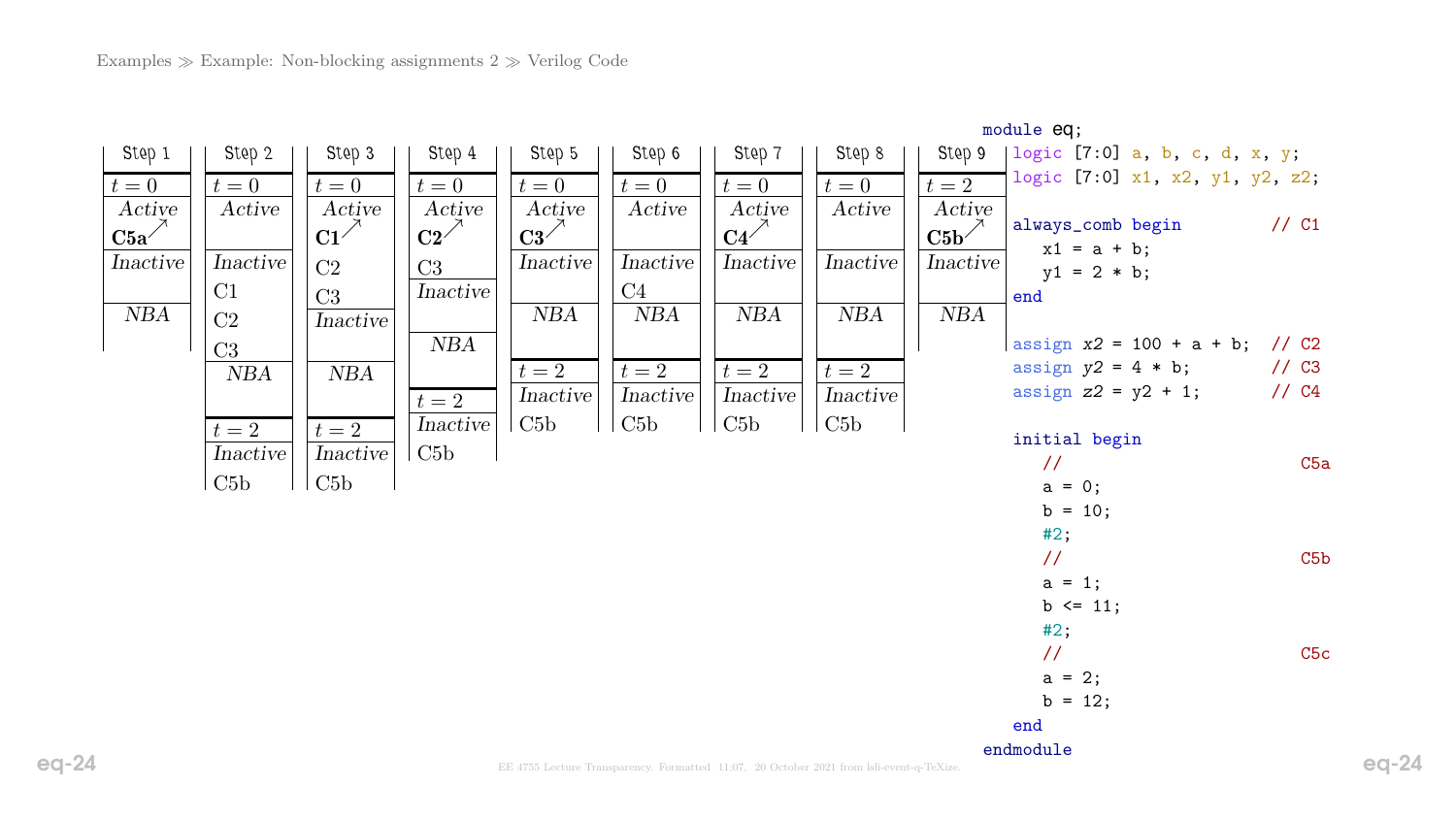| Step 10           | Step 11           | Step 12           | Step 13           | Step 14            | Step 15        | Step 16         | Step 17         |
|-------------------|-------------------|-------------------|-------------------|--------------------|----------------|-----------------|-----------------|
| $t=2$             | $t=2$             | $t=2$             | $t=2$             | $t=2$              | $t=2$          | $t=2$           | $t=2$           |
| Active            | Active            | Active            | Active            | Active             | Active         | Active          | Active          |
|                   | $C1^{\nearrow}$   | $C2^{\nearrow}$   |                   | $b \leftarrow 11'$ |                | $C1^{\nearrow}$ | $\overline{C2}$ |
| Inactive          | C <sub>2</sub>    | Inactive          | Inactive          | Inactive           | Inactive       | C <sub>2</sub>  | C <sub>3</sub>  |
| C1                | Inactive          |                   |                   |                    | C1             | C <sub>3</sub>  | Inactive        |
| C2                |                   | <b>NBA</b>        | <b>NBA</b>        | <b>NBA</b>         | C <sub>2</sub> | Inactive        |                 |
| NBA               | <b>NBA</b>        | $b \leftarrow 11$ | $b \leftarrow 11$ |                    | C3             |                 | <b>NBA</b>      |
| $b \leftarrow 11$ | $b \leftarrow 11$ | $t=4$             | $t=4$             | $t=4$              | <b>NBA</b>     | <b>NBA</b>      |                 |
| $t=4$             | $t=4$             | Inactive          | Inactive          | Inactive           |                |                 | $t=4$           |
| Inactive          | Inactive          | C5c               | C5c               | C5c                | $t=4$          | $t=4$           | Inactive        |
| C5c               | C5c               |                   |                   |                    | Inactive       | Inactive        | C5c             |
|                   |                   |                   |                   |                    | C5c            | C5c             |                 |

```
module eq;
```
logic [7:0] a, b, c, d, x, y; logic [7:0] x1, x2, y1, y2, z2;

| always_comb begin | $//$ C1 |  |
|-------------------|---------|--|
| $x1 = a + b$ ;    |         |  |
| $y1 = 2 * b;$     |         |  |
| end               |         |  |
|                   |         |  |

| assign $x2 = 100 + a + b$ ; // C2 |                  |
|-----------------------------------|------------------|
| assign $y2 = 4 * b$ ;             | $\frac{7}{3}$ C3 |
| assign $z2 = y2 + 1$ ;            | 1/ C4            |

#### initial begin

| $\prime\prime$ | C5a             |
|----------------|-----------------|
| $a = 0;$       |                 |
| $b = 10;$      |                 |
| #2;            |                 |
| $\frac{1}{2}$  | C5 <sub>b</sub> |
| $a = 1;$       |                 |
| $b \le 11$ ;   |                 |
| #2;            |                 |
| $\frac{1}{2}$  | C5c             |
| $a = 2;$       |                 |
| $b = 12;$      |                 |
| end            |                 |
| endmodule      |                 |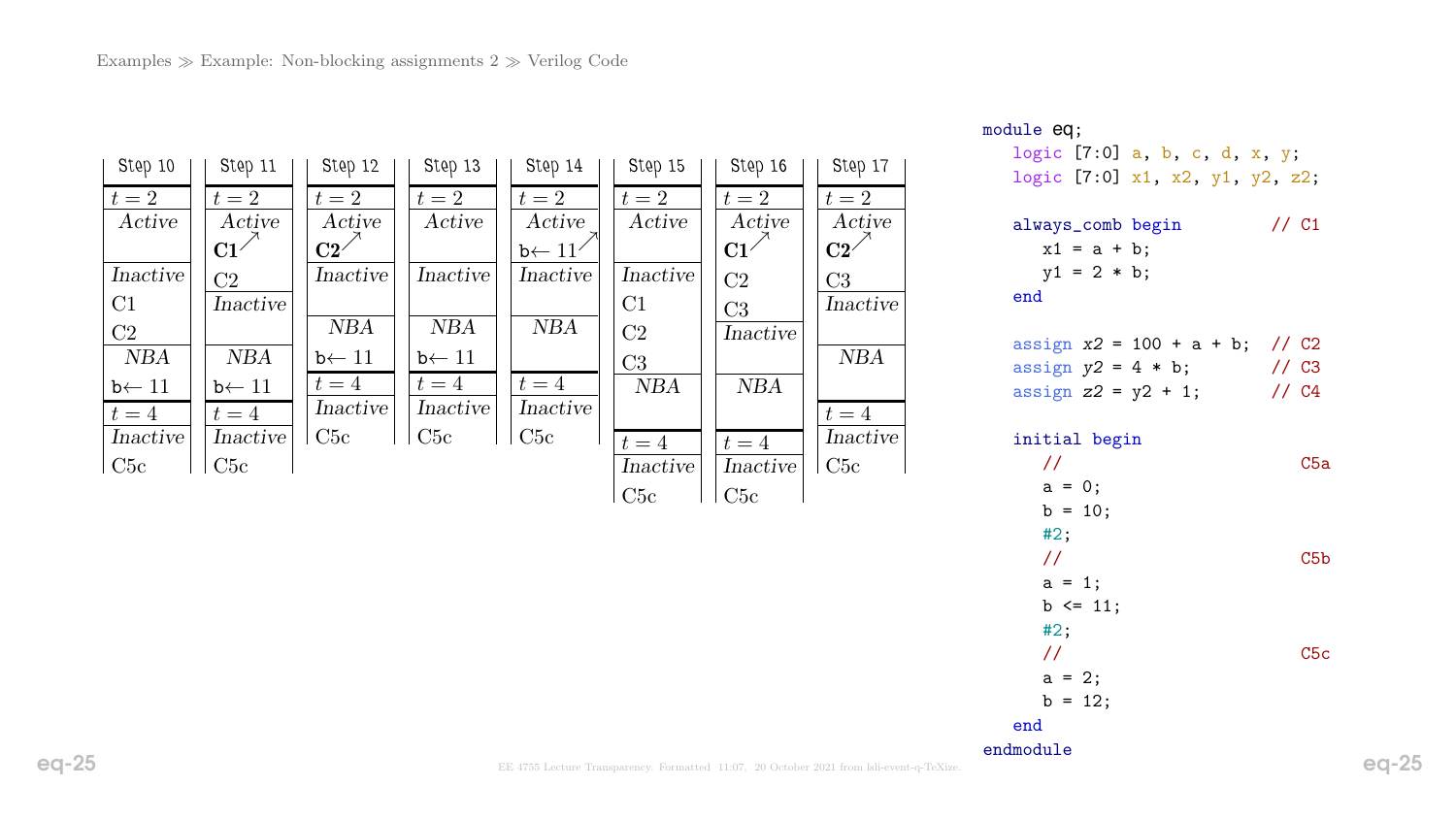| Step 18    | Step 19    | Step 20         | Step 21    | Step 22    |
|------------|------------|-----------------|------------|------------|
| $t=2$      | $t=2$      | $t=2$           | $t=2$      | $t=4$      |
| Active     | Active     | Active          | Active     | Active     |
| C3'        |            | C4 <sup>2</sup> |            | C5c        |
| Inactive   | Inactive   | Inactive        | Inactive   | Inactive   |
|            | C4         |                 |            |            |
| <b>NBA</b> | <b>NBA</b> | <b>NBA</b>      | <b>NBA</b> | <b>NBA</b> |
|            |            |                 |            |            |
| $t=4$      | $t=4$      | $t=4$           | $t=4$      |            |
| Inactive   | Inactive   | Inactive        | Inactive   |            |
| C5c        | C5c        | C5c             | C5c        |            |

module eq; logic [7:0] a, b, c, d, x, y; logic [7:0] x1, x2, y1, y2, z2; always\_comb begin // C1  $x1 = a + b;$  $y1 = 2 * b;$ end assign  $x2 = 100 + a + b$ ; // C2 assign  $y2 = 4 * b$ ; // C3 assign  $z^2 = y^2 + 1$ ; // C4 initial begin // C5a  $a = 0;$  $b = 10;$ #2; // C5b  $a = 1;$  $b \le 11$ ; #2; // C5c  $a = 2;$  $b = 12;$ end endmodule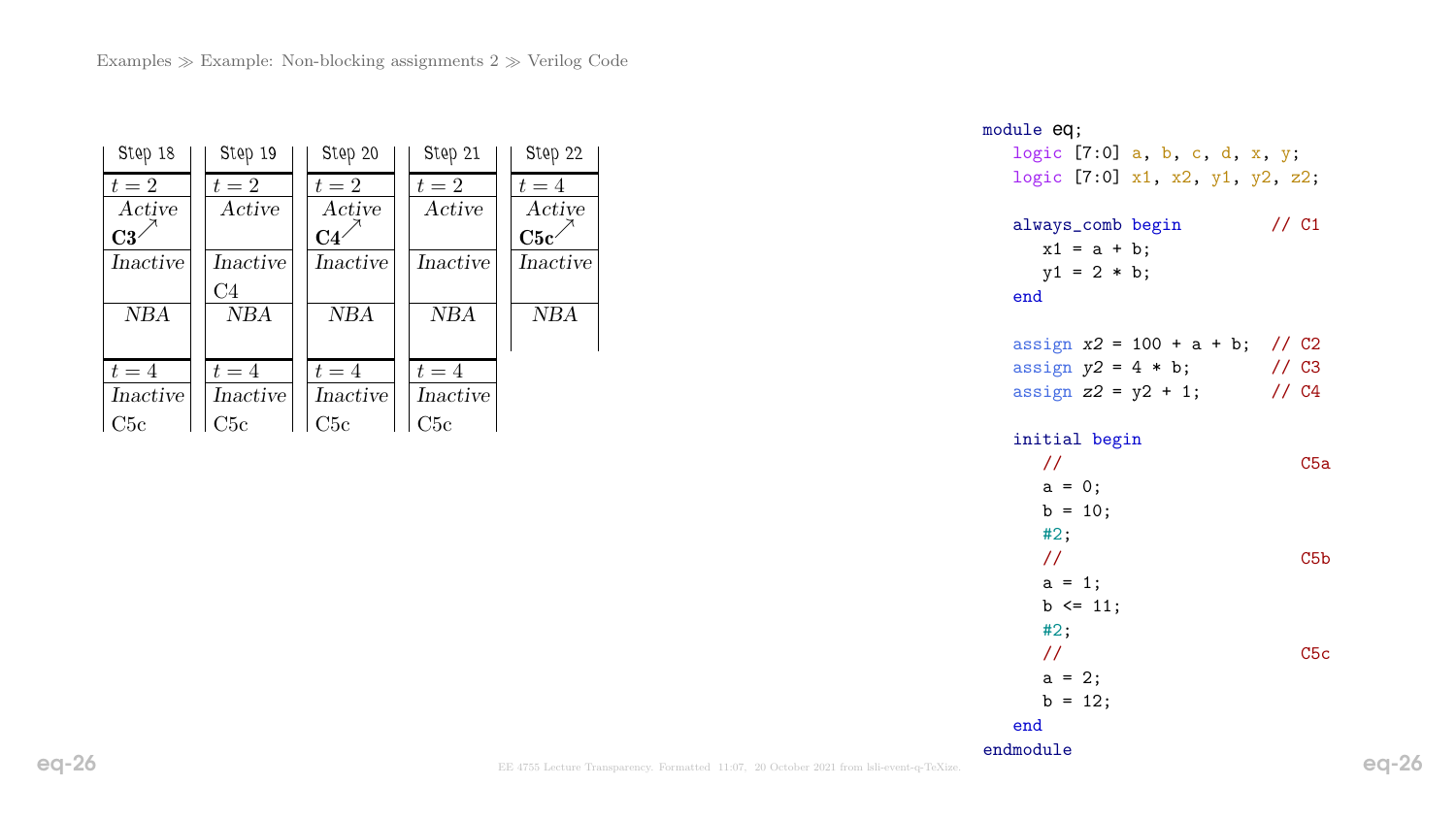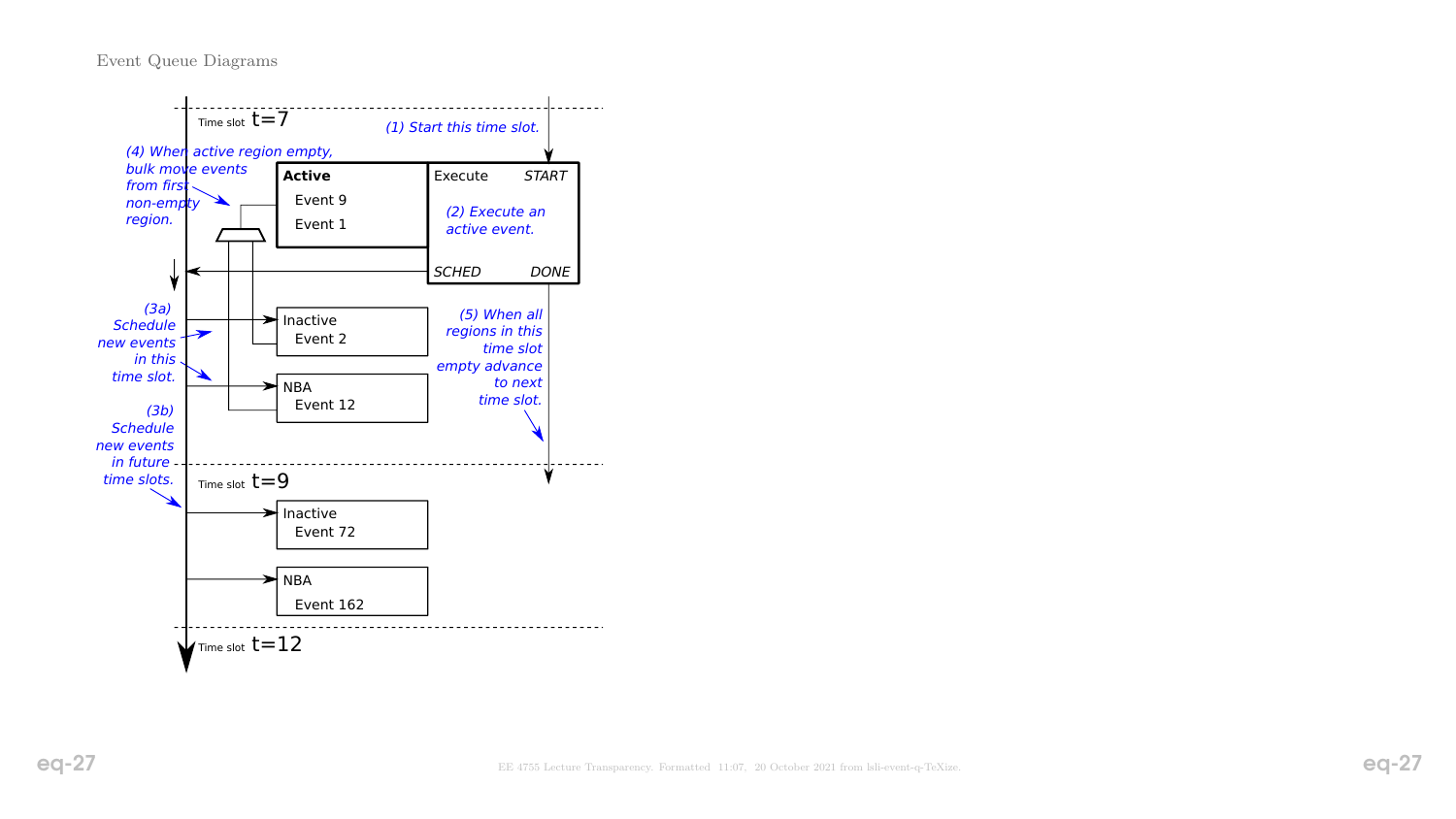